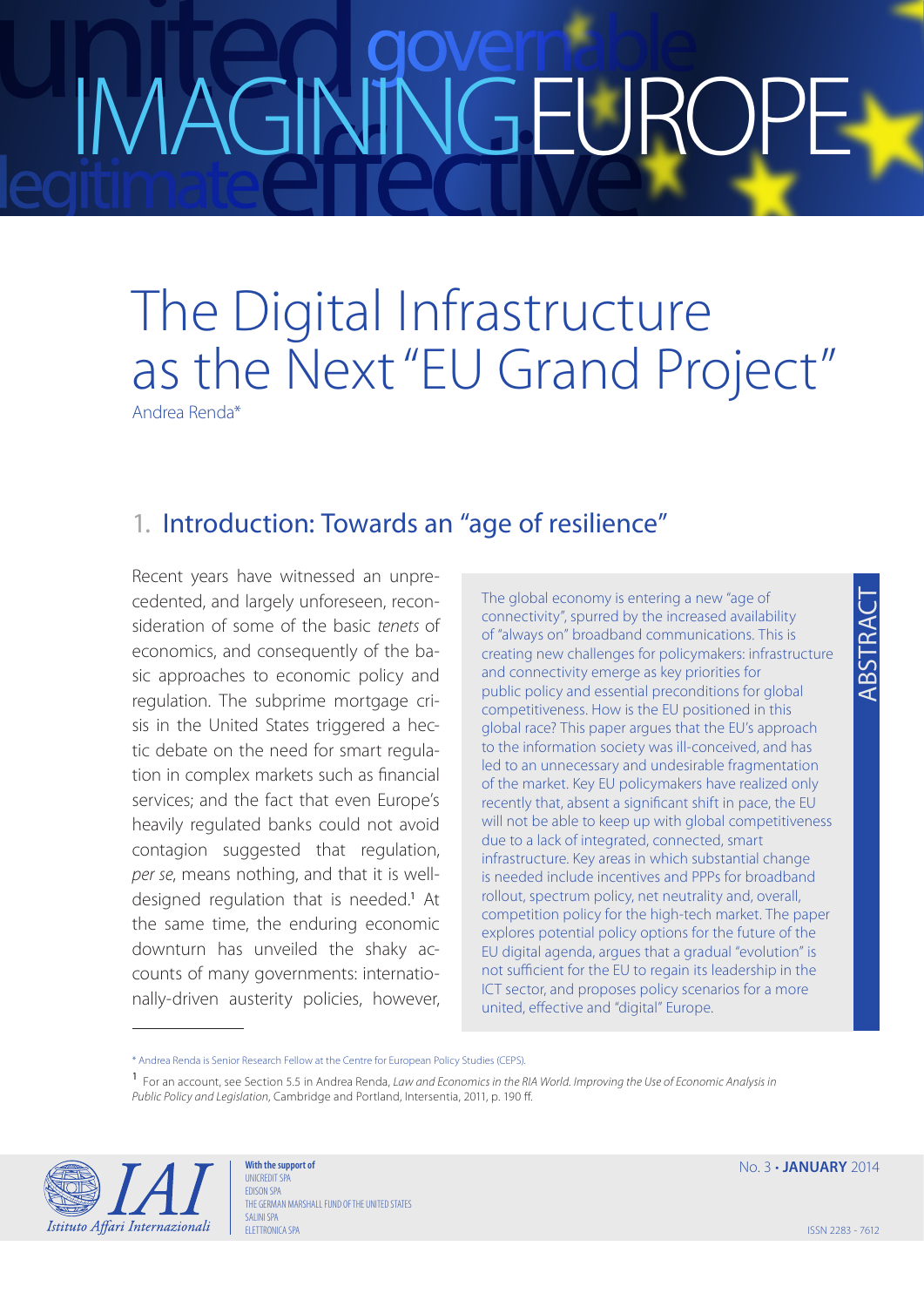## **IGEUR**

have been based on a flawed assessment of their impact on employment, welfare systems and social cohesion, and even the International Monetary Fund has had to go through a painful *mea culpa* for the dramatic consequences of these rather adventurous and intrusive "natural experiments". Today, the global community has reverted back to the idea that only growth and competitiveness can lead "sick" countries, and especially Southern European countries, back onto the road to prosperity.

Against this background, Europe stands out as a very problematic region, due to its inability to show consistent signs of recovery. Not only are national accounts quite hard to fix in some Member States: the worst aspect of Europe's current crisis is that even before the economic downturn, indicators of growth and innovation were already quite gloomy for the EU27. Suffice it to recall that, already in 2004, the "Kok Report" sadly announced that the targets set in for 2010 by the Lisbon agenda back in 2000 had become unattainable.<sup>2</sup> And in 2005, OECD data were clearly indicating that Europe was lagging behind the United States in most research and innovation indicators, as well as in terms of *per capita* investment in telecommunications infrastructure. Overall, research in academia and institutions such as the OECD and the European Commission pointed to a clear, unequivocal, widening of the productivity gap between the US and the EU.<sup>3</sup> The crisis merely exacerbated this problem: the devastating effects of the downturn overshadowed the underlying structural weaknesses of the European economy, which could be attributed to a generalized lack of competitiveness and growth-friendly policies.<sup>4</sup>

Far from being an exception, the digital economy is indeed the "poster child" of this troublesome, declining period of EU history. As a matter of fact, the most striking difference between the economic performance of the US and the EU over the past decade has concerned development of information and communication technology (ICT) markets on the two sides of the Atlantic: over the past decade, IT has become the main determinant of EU productivity growth, and at the same time, the main determinant of the US-EU produc-

<sup>2</sup> See the Report of the high level group chaired by Wim Kok, *Facing the Challenge. The Lisbon strategy for growth and employment*, November 2004, [http://bookshop.europa.eu/en/facing-the-challenge-pbKA6204260/.](http://bookshop.europa.eu/en/facing-the-challenge-pbKA6204260/)

<sup>3</sup> See i.e. Bart van Ark, Mary O'Mahony and Marcel P. Timmner, "The Productivity Gap between Europe and the United States: Trends and Causes", in *The Journal of Economic Perspectives*, Vol. 22, No. 1 (Winter 2008), p. 25-44, [http://dx.doi.org/10.1257/](http://dx.doi.org/10.1257/jep.22.1.25) [jep.22.1.25](http://dx.doi.org/10.1257/jep.22.1.25).

<sup>4</sup> Andrea Renda, "Globalization, the New Geography of Power, and EU's Policy Response", in *Transworld Working Papers*, No. 10 (March 2013), [http://www.transworld-fp7.eu/?p=1050.](http://www.transworld-fp7.eu/?p=1050)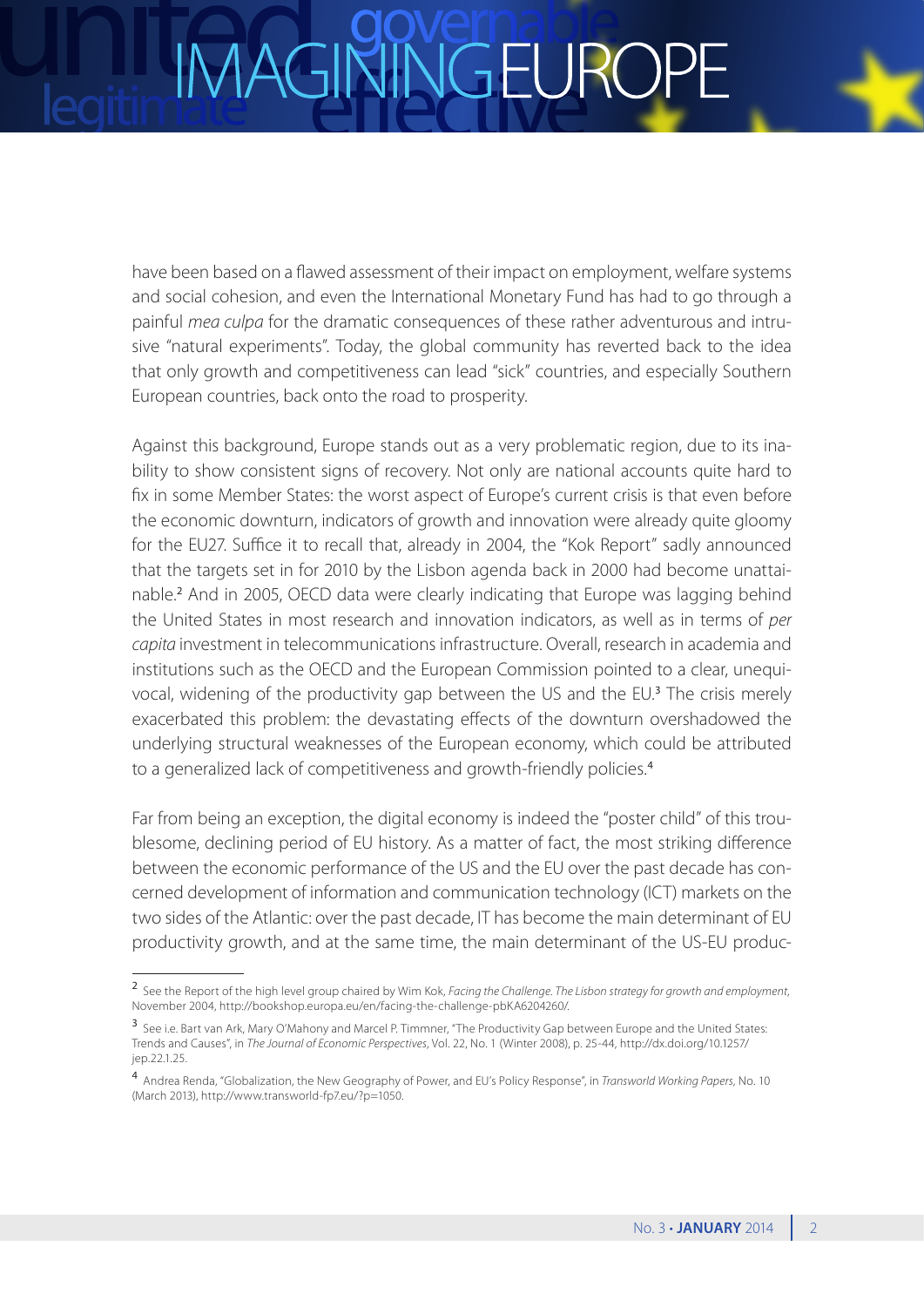tivity gap. US universities have flourished, dominating worldwide research and attracting students from all over the world, linking these talents to the blossoming economy of Silicon Valley, where private capital markets and angel investors are ready to fuel new ideas and bring them to the market. Since the dot-com bubble at the turn of the millennium, the US ICT sector has never stopped reinventing itself and riding the wave of the tech revolution. In Europe, early achievements such as (strongly subsidized) leadership in wireless telephony standards (GSM) and the opening up of basic telecom infrastructure to competition (in the so-called "Open Network Provisions" era) have been wiped out with the failure to unite the telecommunications and IT markets. In other words, Europe has failed to fuel the most important engine of growth for a modern economy: no wonder this has led to an inexorable loss of competitiveness: after a decade of denial, even Vice President Kroes has started to openly admit that the EU is in a state of emergency as concerns the digital agenda.<sup>5</sup> The recent "Connected Continent" proposal by the Commission aims to fill the gap by restoring an investment-friendly, competitive environment to the benefit of end users.<sup>6</sup>

Against this background, policies for infrastructure deployment have become more prominent in the public debate than in recent years. Today, infrastructure is both a challenge and an opportunity for Europe, perhaps the only real opportunity Europe has to restore its growth, competitiveness and sustainable development potential in the medium term. To be sure, with a prospective 1 trillion investment needed to upgrade electricity networks and an estimated €350 billion to bring optical fiber to all citizens in the EU, infrastructure is a real challenge for budget-strapped governments aiming to fix their finances before looking at future growth-enhancing policies. However, developments in the global economy – and in particular, in the patterns of global production and consumption – are so breath-taking that when the EU turns to its growth strategy again, the landscape will have changed significantly.

<sup>5</sup> See Kroes' speech "Building a Connected Continent", in which the Vice President of the European Commission in charge of the Digital Agenda states that "Europe, once an ICT leader, is now lagging behind. Japan, South Korea and the USA combined have around the same population as the EU - but over 8 times more fixed fibre broadband, and almost 15 times more 4G […] Current trends are unsustainable for the sector, and unsustainable for our whole economy. The single market boost can revive the European telecoms sector, and help our whole economy: but we must move fast". Neelie Kroes, "Building a Connected Continent", in *Neelie Kroes' Blog*, 11 September 2013, [http://ec.europa.eu/commission\\_2010-2014/kroes/en/content/building-connected](http://ec.europa.eu/commission_2010-2014/kroes/en/content/building-connected-continent)[continent.](http://ec.europa.eu/commission_2010-2014/kroes/en/content/building-connected-continent)

<sup>6</sup> European Commission, *Proposal for a Regulation of the European Parliament and of the Council laying down measures concerning the European single market for electronic communications and to achieve a Connected Continent* … (COM(2013) 627 final), Brussels, 11 September 2013, [http://eur-lex.europa.eu/LexUriServ/LexUriServ.do?uri=celex:52013pc0627:en:not.](http://eur-lex.europa.eu/LexUriServ/LexUriServ.do?uri=celex:52013pc0627:en:not)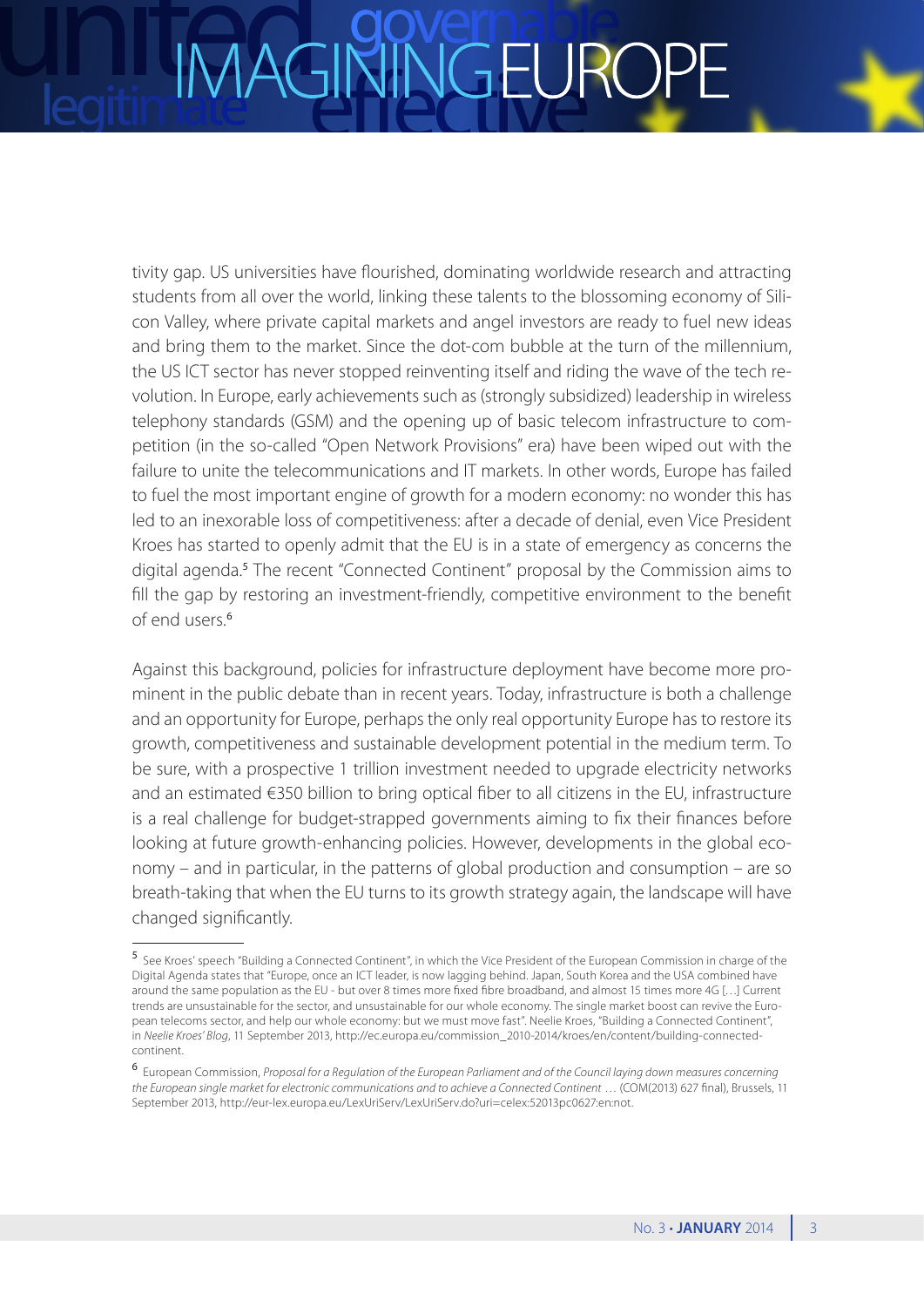More in detail, the global economy is entering a new "age of connectivity", spurred by the increased availability of "always on" broadband communications. This, at the same time, is leading to path-breaking changes in the economy. More in detail:

- Tangible and intangible network industries are merging into a single, converged infrastruc*ture*. Examples of this trend include the emergence of smart meters and smart grids, the ongoing deployment of intelligent transport systems, and the recent call for the development of innovative services and solutions for the future rail network in Europe. The convergence and integration of tangible and intangible infrastructure chiefly responds to a desire to boost efficiency by cutting costs and achieving seamless interoperability and remote control over the networks involved: however, as will be argued below, this also creates significant concerns in term of resilience, since an integrated infrastructure will always be as vulnerable as its weakest link.
- • *Businesses and citizens are relying increasingly on the converged infrastructure to boost pro ductivity and compete on a global scale*. Examples of these trends include cloud computing, 3D printing, teleconferencing, telework, e-Health, M2M communication, driverless cars, intelligent shelves and much more.

These tendencies are creating new challenges for policymakers: in particular, infrastructure and connectivity are emerging as key priorities for public policy and essential preconditions for global competitiveness: most industrialized countries are already pursuing stable, dynamic, resilient infrastructure that, in turn, facilitates the emergence of a vibrant, diverse environment in the internet ecosystem. Recent episodes such as Deepwater Horizon, Fukushima and the DDoS cyberattacks that hit Estonia and, more recently, several governments (including the European Parliament) have led to increased attention for critical infrastructure protection (CIP) and critical information infrastructure protection (CIIP).<sup>7</sup>

Moreover, additional and perhaps even more important reasons are leading policymakers to gradually shift their attention to infrastructure policy. First, in the age of increasingly globalized production, multinationals and large conglomerates choose where to locate their production based on a mix of factors, including traditional "ease of doing business" characteristics, such as absence of corruption and red tape, strong rule of law, ease of hi-

<sup>7</sup> Bernard Haemmerli and Andrea Renda, "Protecting Critical Infrastructure in the EU", in *CEPS Task Force Reports*, December 2010, [http://www.ceps.be/node/4061.](http://www.ceps.be/node/4061) And also Andra Renda, *Protecting Critical Information Infrastructure*, Working document No. 1.0, 2012 (on file with author).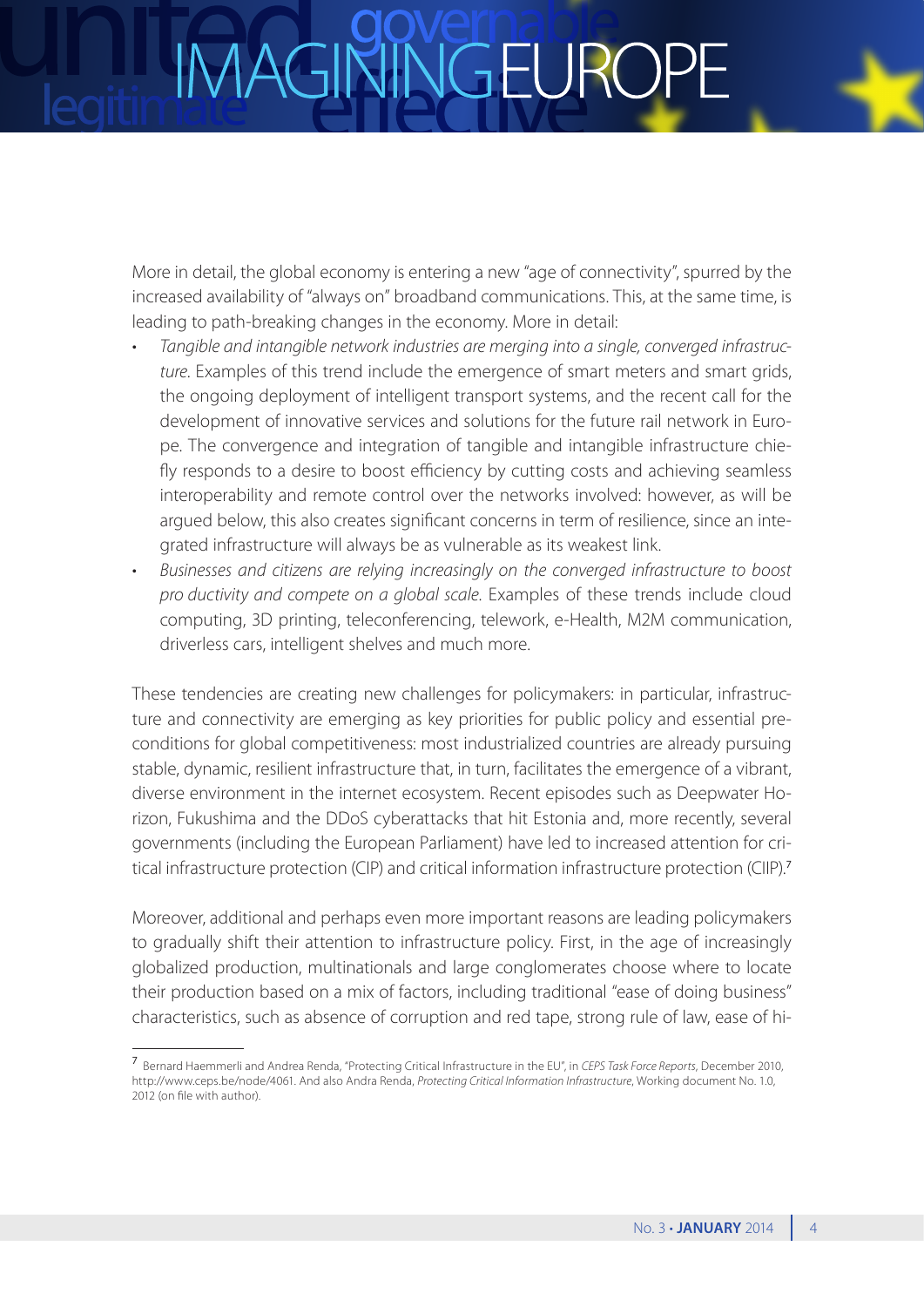## IGEURC

ring and firing, etc.; but they also look increasingly at infrastructure and education as the key features that drive the decision to locate production in a given territory. The explanation is straightforward: in the age of videoconferencing, cloud computing, 3D printing and global clusters, being able to rely on a resilient infrastructure becomes essential. The speed and reliability of the broadband connection is thus going to become a decisive competitiveness factor in the age of global value chains.<sup>8</sup>

How is the EU positioned in this global race? This paper argues that the EU's approach to the information society policy in the past decade was ill-conceived, and has led to an unnecessary and undesirable fragmentation of the market. Only in the past few months have key EU policymakers realized that, absent a significant shift in pace, the EU will not be able to keep up with global competitiveness due to a lack of integrated, connected, smart infrastructure. Key areas in which substantial change is needed include incentives and PPPs for broadband rollout, spectrum policy, net neutrality and, overall, competition policy for the high-tech market. The remainder of this paper explores potential policy options for the future of the EU digital agenda; it also argues that a gradual "evolution" is not sufficient for the EU to regain its leadership in the ICT sector; and proposes policy scenarios for a more united, effective and "digital" Europe.

### 2. The Digital Agenda: erase and rewind?

This section discusses the main reasons for Europe's gradual loss of competitiveness in the digital economy, especially as concerns the regulatory environment.<sup>9</sup> In particular, Section 1.1 below briefly discusses the main features of the 2002 "telecoms package", which turned out to be poorly designed or perhaps, with hindsight, not future-proof enough to remain effective in the Internet age. In addition, the section discusses other aspects of EU policy, including most notably competition policy, and innovation and industrial policy, which have proven to be barely in line with the features and dynamics of modern digital markets. Section 1.2 then outlines a number of measures which could restore some

<sup>8</sup> See i.e. OECD, WTO and UNCTAD, *Implications of Global Value Chains for Trade*, *Investment*, *Development and Jobs* (Report prepared for the 2013 G20 Summit in Saint Petersburg), 6 August 2013, [http://www.oecd.org/sti/ind/G20-Global-Value-Chains-2013.pdf.](http://www.oecd.org/sti/ind/G20-Global-Value-Chains-2013.pdf)

<sup>9</sup> Section 1 of this paper elaborates on a chapter titled "Erase and rewind? Towards new Rules for the EU Digital Single Market", written by Andrea Renda for a forthcoming collection of essays by AT&T titled "Creating Pathways for Investment in Europe's Digital Future".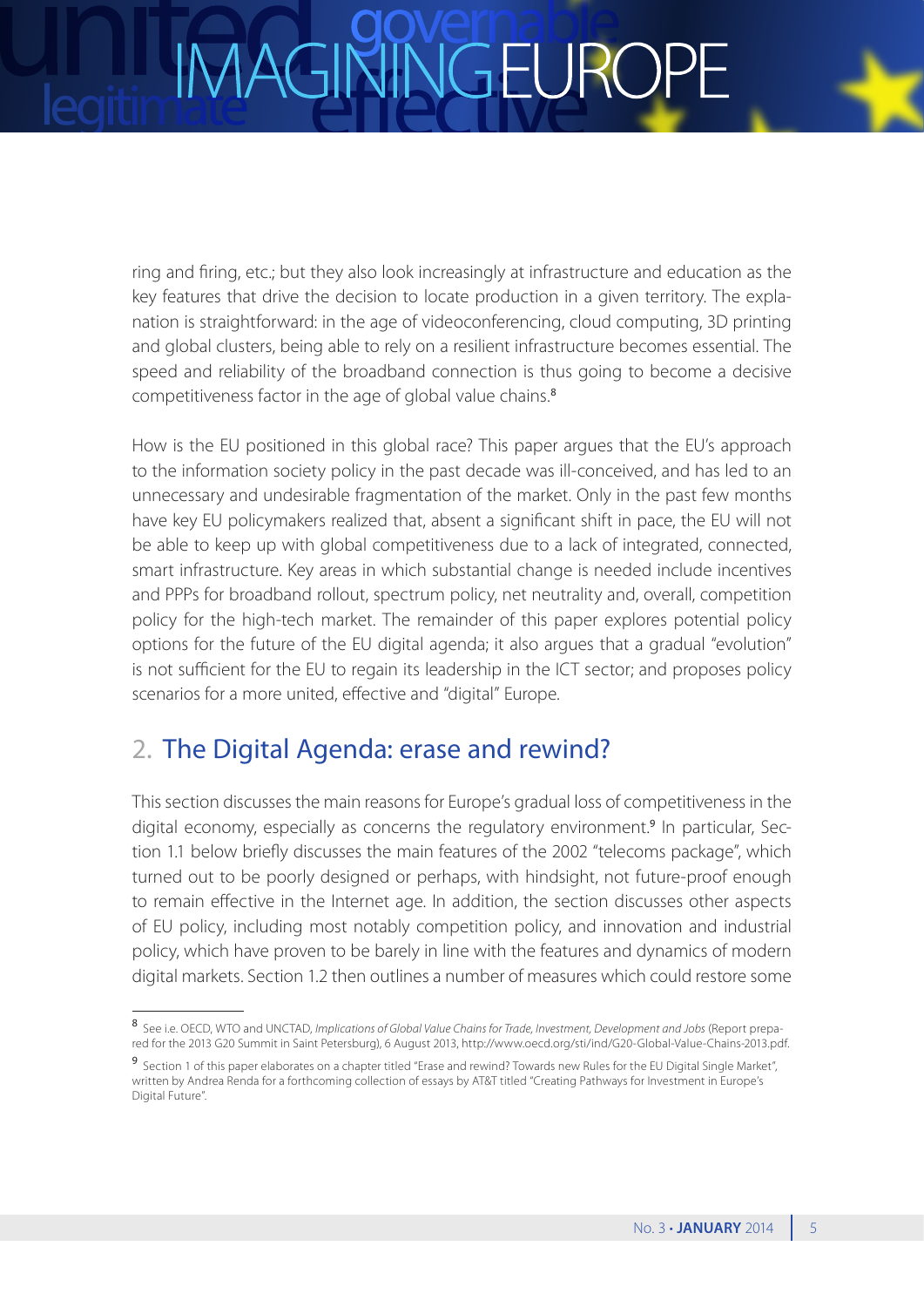of the preconditions needed to make the European Union competitive and attractive for investment in this specific domain, with an eye to the emerging technological developments that are leading to another paradigm shift in the way our lives are affected by ICT. In particular, the section distinguishes between "pure maintenance" options or "quick fixes" to the e-communications package, and more ambitious, far reaching regulatory proposals aimed at completing the Single Market and triggering industry consolidation at the infrastructure layer of the ICT ecosystem. Section 1.3 briefly concludes, explaining why the gradual evolution of the current regulatory framework is unlikely to lead to desirable results.

### 2.1. The EU regulatory framework for electronic communications

History often repeats itself, and countries find it very difficult to learn from other countries' mistakes. They prefer to make their own. Think about the 1996 Telecommunications Act, hailed as a "Camelot moment" in the United States when it was passed by Congress. This Act, which put an end to more than a decade of uncertainty following the 1984 AT&T break-up, relied on the possibility of opening up incumbent players' networks to enable gradual access of new entrants to unbundled network elements (UNE). The underlying philosophy was the so-called "stepping stones" theory, which postulated that the best way to trigger entry into the market was to allow new entrants at first to merely resell the services provided by incumbents, then gradually to invest to deploy their own local loops and, finally, to build their own networks. But the law largely failed to create a level playing field for competitors using different technologies (copper, cable, mobile); and it also failed to create adequate incentives to invest when it came to upgrading the telecoms networks to optical fiber. This is why, over time, the Telecommunications Act has remained largely a "narrowband" regulatory framework: since 2003, the FCC has started to lift regulatory obligations on incumbent players who wish to invest in high-speed DSL and FTTx technologies, triggering a massive increase in investment as a response to regulatory relief.<sup>10</sup> Today, facilities-based competition reigns in the States: the FCC reports that more than 90% of residential Americans have access to at least six facilities-based networks that provide affordable local voice services, and eleven facilities-based nationwide networks

<sup>10</sup> See i.e. Andrea Renda, "The Costs and Benefits of Transatlantic Convergence in Telecom Services", in Daniel S. Hamilton and Joseph P. Quinlan (eds.), *Sleeping Giant. Awakening the Transatlantic Services Economy*, Washington, Center for Transatlantic Relations, November 2007, p. 156-193.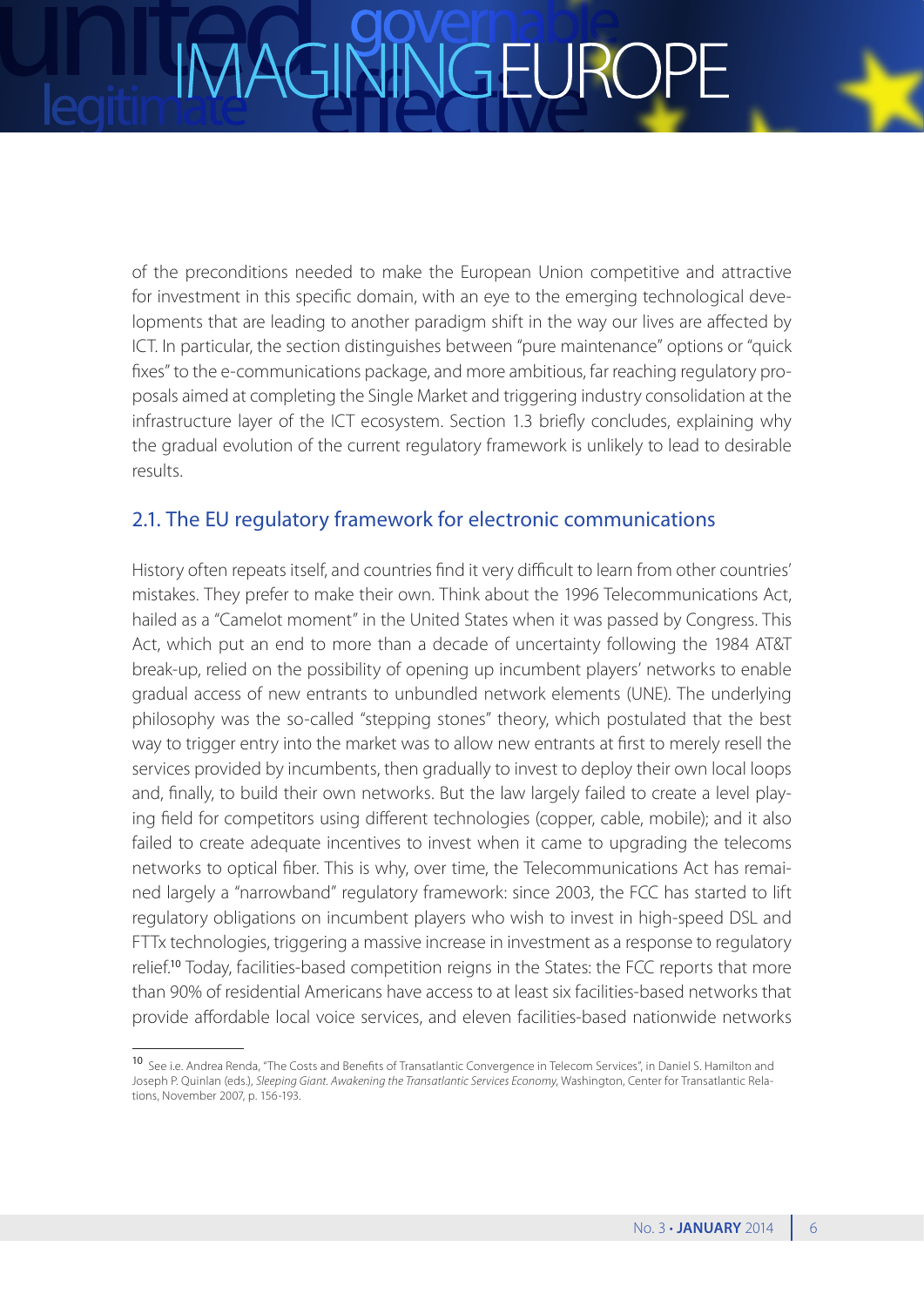### JGEURC

that increasingly offer high-speed broadband.

The US story suggests that, in Europe, the problems that would be faced by a regulatory framework based on "access policy" were already largely known when the European Commission started proposing the "new regulatory framework" for electronic communications, finally adopted in 2002. Moreover, previous years (the so-called "open network provisions" era) had highlighted the insufficiency of access policy as a stimulus for investment in new networks. That said, as the FCC was about to lift regulatory obligations on incumbent copper network owners, the European Commission was introducing rules that mirrored, to a large extent, that same "stepping stones" model that had proven inadequate on the other side of the Atlantic. This marked the beginning of a decade in which the "investment ladder" approach has largely dominated the EU telecoms landscape.<sup>11</sup>

### 2.1.1. A retrospective look at the 2002 e-communications framework

The 2002 e-communications framework must be praised for having contributed to a widespread decrease in price levels across the EU, and for having introduced a general authorization regime which replaced *ad hoc* licensing of new operators. As stated in Article 8 of the framework's most important directive (the so-called "Framework Directive"), the objectives sought by the EU institutions were *i.e.* increased competition, efficient investment in infrastructure, innovation, efficient use and effective management of radio frequencies and numbering resources, development of the internal market for e-communications and, more broadly, promotion of the interests of EU citizens.

Ten years later, these goals appear to have been only partly achieved. First, as concerns competition, the e-communications framework seems to have triggered remarkable new entries in national markets: however, while static efficiency might have been realized through a generalized price decrease for traditional fixed-line voice services, dynamic efficiency has been severely hampered by the regulatory framework, in particular by the provisions on access policy, but also by the inherent design of the rules. As a matter of fact, the framework aimed at liberalizing e-communications market within their national

<sup>11</sup> Andrea Renda, "Competition-regulation Interface in Telecommunications. What's left of the Essential Facility Doctrine", in *Telecommunications Policy*, Vol. 34, Nos. 1-2 (February-March 2010), p. 23-35.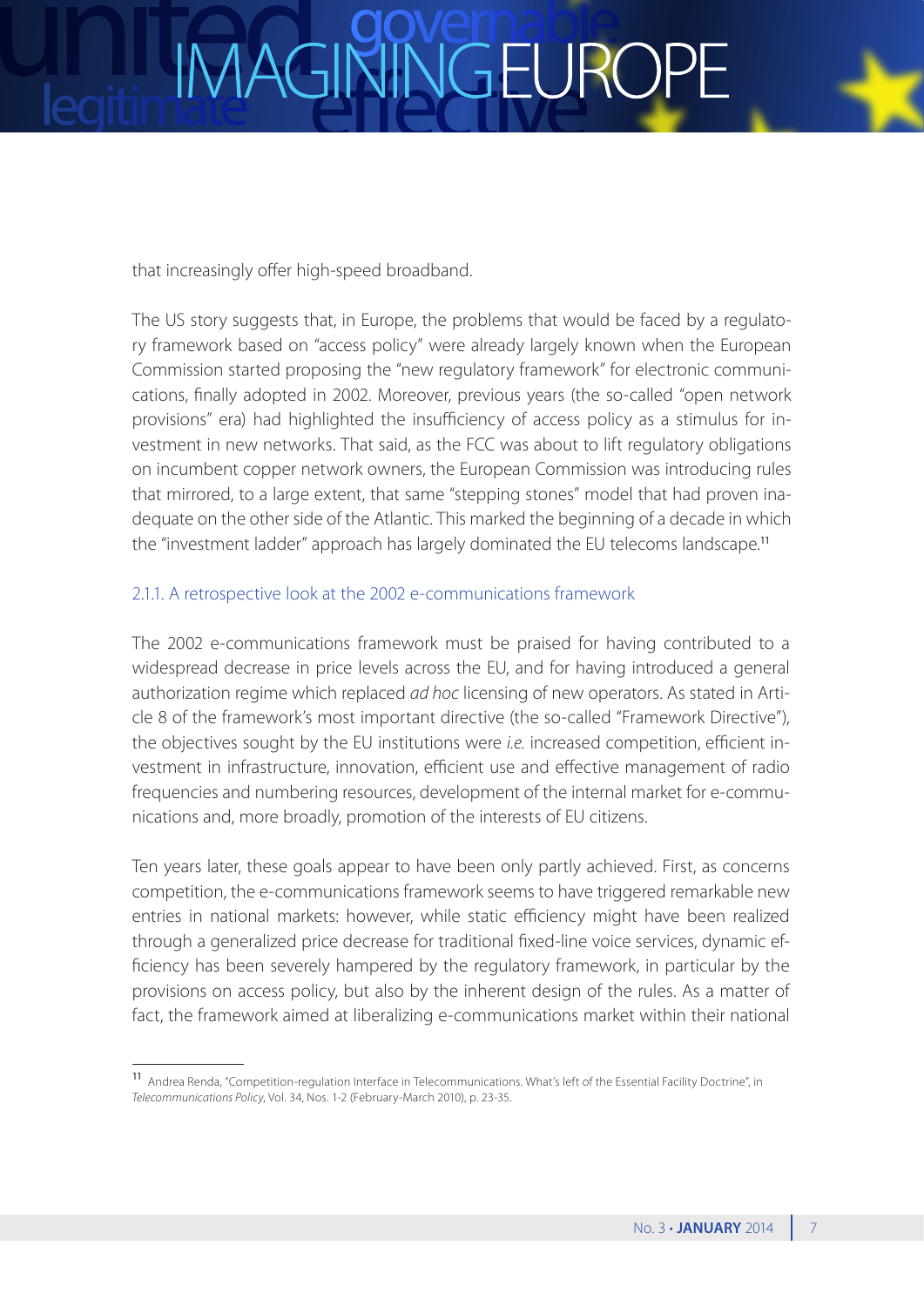## **JGEURC**

borders, and not at triggering competition across national borders.<sup>12</sup> And this is exactly what happened, to an extent that today, approximately 2,000 telecom operators survive in the EU27, in the overwhelming majority of cases without having invested a single cent on infrastructure.

Second, while the European Commission (already in 2001, and then again in 2007-09) attempted to achieve a greater level of centralization in the regulation of e-communications markets, and in particular of key resources such as spectrum, Member States have always resisted this trend by preserving significant national discretion on the way e-communications should be regulated. Even the attempt to extend the Commission's veto power to the remedies proposed by the National Regulatory Authorities (NRAs) failed during the review of the telecoms package in 2009, leading to a more modest expression of "serious concerns", which hardly affected the regulatory process.<sup>13</sup>

Finally, and even more importantly, despite many high-sounding statements on the solidity and future-proof nature of the 2002 regulatory framework by the Commissioners who have dealt with this agenda in the course of the decade, the framework's overall architecture has proven inappropriate in the face of the deployment of new, high-speed networks, which have in turn blurred the boundaries between fixed and mobile telephony, between telecoms and media, and between telecoms and IT. Put simply, just as the US 1996 Telecommunications Act had to be almost totally abandoned as the broadband era arrived, the same should have been done with the EU regulatory framework.

### 2.1.2. The Digital Single Market: an "impossibility theorem"

All in all, the factors briefly outlined above have created a rather odd situation in this field: the framework is too rigid to govern the evolution of the e-communications markets, and too flexible at national level to create the conditions for a Single Market to emerge. This, in fact, comes as no surprise: as described,<sup>14</sup> the framework in and of itself was not designed

<sup>12</sup> Jacques Pelkmans and Andrea Renda, "Single eComms Market? No Such thing...", in Communications & Strategies, Vol. 82, (2nd Quarter 2011), p. 21-42. Previously publ. in *CEPS Policy Briefs*, No. 231 (January 2011), [http://www.ceps.be/node/4143.](http://www.ceps.be/node/4143)

<sup>13</sup> Andrea Renda, "The review of the EU telecoms framework: a tale of the anti-commons", in Martin Cave et al., *Monitoring EU Telecoms Policy 2009* (1st NEREC report), September 2009, p. 9-18,<http://www.nerec.es/?p=553>.

<sup>14</sup> Jacques Pelkmans and Andrea Renda, "Single eComms Market? No Such thing...", cit.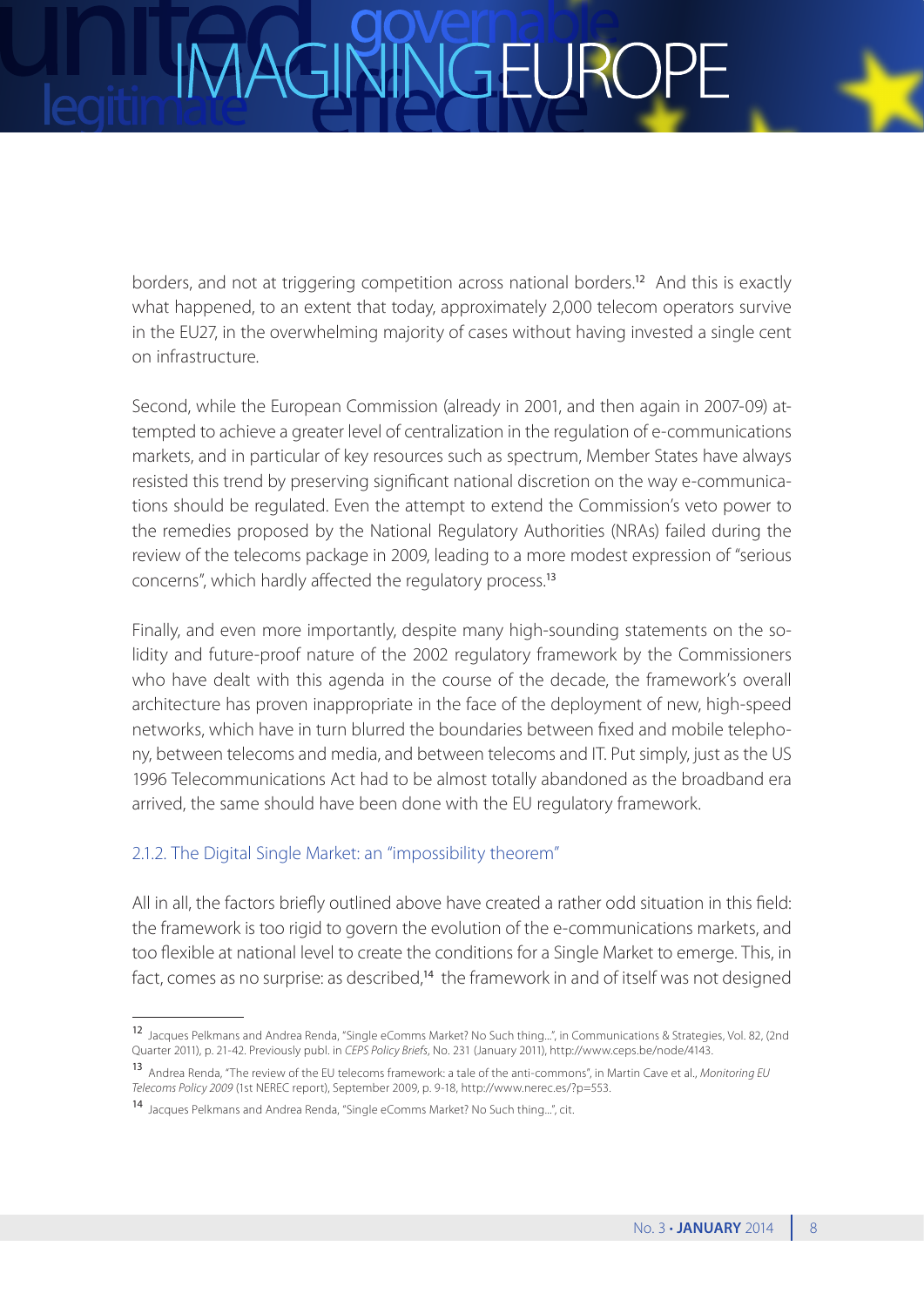### **JGEUR**

to generate any real market integration. So, why would one expect any Single Market for e-communications to emerge?

The most stunning aspect of this story is the fact that, until very recently, there has been no common understanding of what a single market should look like. National e-communications regulators mostly refer to the Single Market as simply a "convergence of regulatory approaches", whereas the Treaty definition of Single Market goes far beyond, into concrete outcomes such as cross-border trade and shopping, and ultimately (partial) price convergence. Recently, a working document by the European Commission,<sup>15</sup> clarified that the notion of Single Market should incorporate, at least as a tendency, some degree of convergence in prices: this is exactly what is not happening in the EU27, with price divergences still remarkable, unrelated to living standards, and often on the increase. Moreover, remedies adopted by some national governments and endorsed by the European Commission – such as functional or structural separation of networks – have made it even more complicated to speak of a single market, given that the current regulatory fragmentation makes it very challenging to engage in cross-border trade.<sup>16</sup>

As a result, all current talk of a future Digital Single Market cannot really rely on the current framework as a driver of integration. On the contrary, it would be impossible to achieve a more integrated single market without a major rethink of the regulatory framework.

### 2.1.3. The myth of "better regulation"

A *mantra* of the past decade has been that the 2002 framework is "sound", mostly since it adopts a technology-neutral approach, evokes principles of better regulation and borrows tools from competition policy, thus paving the way for a smooth transition from systematic ex ante regulation to *ad hoc*, ex post scrutiny by competition authorities. Emphasis on the inherent "quality" of the framework was so evident that the review completed in 2009 passed it as the so-called "better regulation directive". This feature is, however, neither evident nor complete in the framework for at least three reasons.

<sup>15</sup> Emmanuelle Maincent, Dimitri Lorenzani and Attila Eordogh, "Market Functioning in Network Industries - Electronic Communications, Energy and Transport", in *European Economy Occasional Papers*, No. 129 (February 2013), p. 26, [http://dx.doi.]( http://dx.doi.org/10.2765/40736) [org/10.2765/40736]( http://dx.doi.org/10.2765/40736).

<sup>16</sup> For example, the UK has decided to opt for the functional separation of British Telecom's network: this implied the creation of a separate business unit ("Openreach") in charge of providing access to the "last mile" at equal conditions and affordable tariffs for all operators, including of course also BT's retail branch.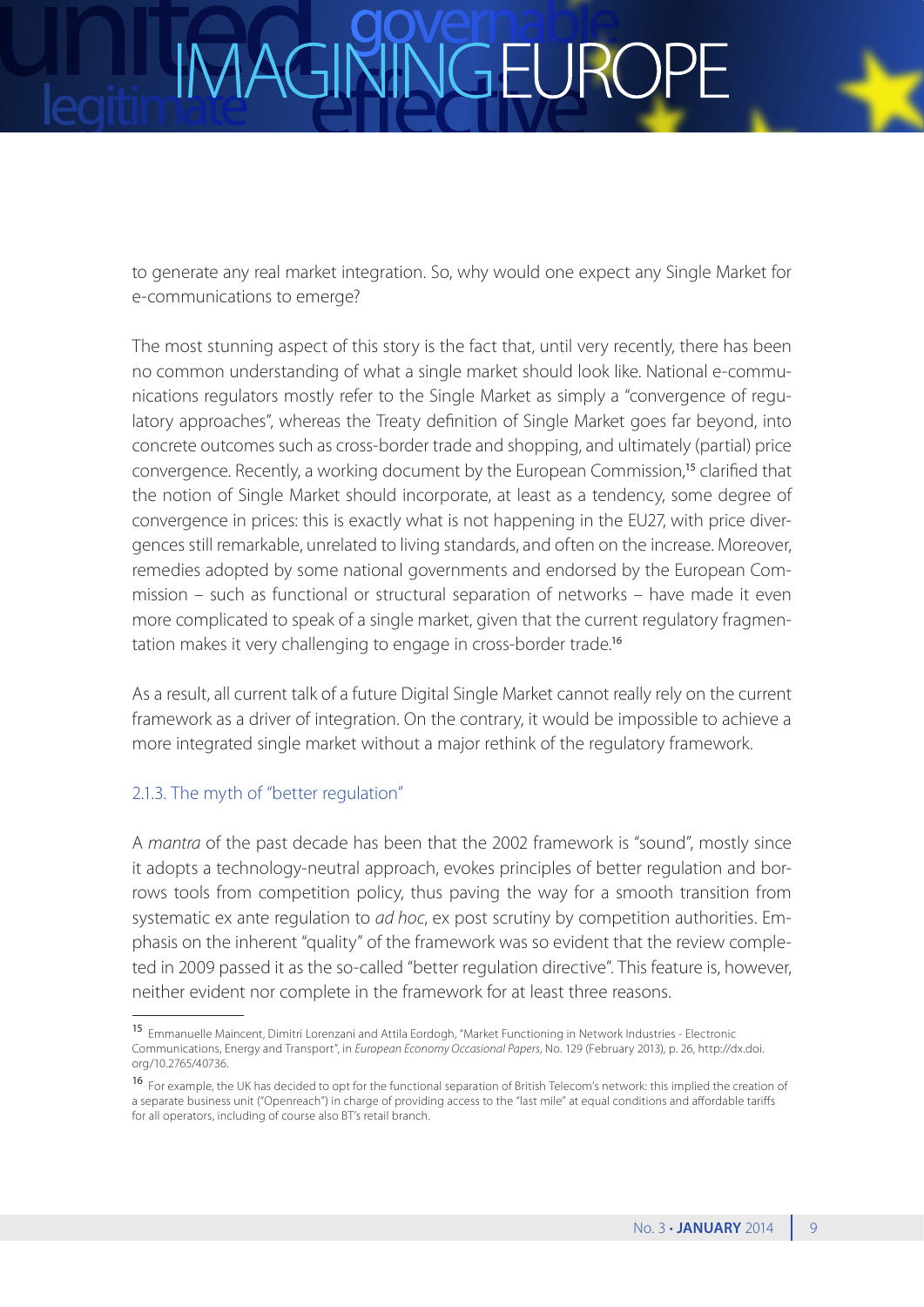### JGEURC

First, the technology-neutral approach was partial from the beginning, given the rigid distinction between fixed and wireless communications, and this became even more evident during the implementation of the framework, with some markets being defined on a technology-specific basis (copper loops, broadcasting, etc.).

Second, NRAs were given the possibility of avoiding the application of the criteria that should be verified fr regulation to be needed (the so-called "three criteria test") whenever they decided to stick to the pre-definition of relevant markets contained in the Commission Recommendation:<sup>17</sup> this meant that a bias existed in favor of keeping the list as initially drawn up by the Commission – and as a matter of fact, Brussels has never looked with favor upon NRAs' decisions to deviate from the list. Accordingly, most of the decisions by NRAs have not been backed by an impact assessment or any justification of the proportionate, efficient, effective nature of the remedy selected.

Third, the framework was highly praised in 2002 because it borrowed extensively from competition policy tools in its design of the regulatory process and remedies available to national regulators. This would guarantee, at least based on what EU institutions declared at the time, a smooth transition from the application of *ex ante* regulation to *ex post* competition policy within just a few years. However, the transplant was far from perfect: not only was access policy applied well beyond the tight boundaries drawn by the Court of Justice in antitrust cases involving essential facilities;<sup>18</sup> but overall, the whole, dynamic, evolving telecoms market was enchained into as many as 18 would-be relevant markets, most of which would hardly have met the definition of relevant market in competition law. Moreover, the "Significant Market Power" (SMP) concept applied in the telecoms package – if properly applied – might be useful in identifying which markets should be subject to regulatory measures, but does not really help regulators understand how to regulate, *i.e.* which remedies are likely to be most appropriate. In addition, the "litmus test" that would lead to the decision whether to regulate a market was biased in at least three ways: (i)

<sup>17</sup> The "relevant market" is a concept widely used in antitrust cases and represents the set of products or services that are viewed as reasonably replaceable by consumers, and as such can be said to compete against each other. The telecoms package borrowed the notion of relevant markets by asking NRAs to analyse the stand-alone relevant markets they could identify on the domestic fixed and mobile networks and, in case they found operators with significant market power (SMP), impose remedies. The Commission also provided a "predefined" list of relevant markets, in order to support the work of the NRAs: that list was contained in the 2003 Recommendation on relevant markets, later revised and shortened and likely to be further shortened in 2014-2015.

<sup>18</sup> See Andrea Renda, "Competition-regulation Interface in Telecommunications …", cit.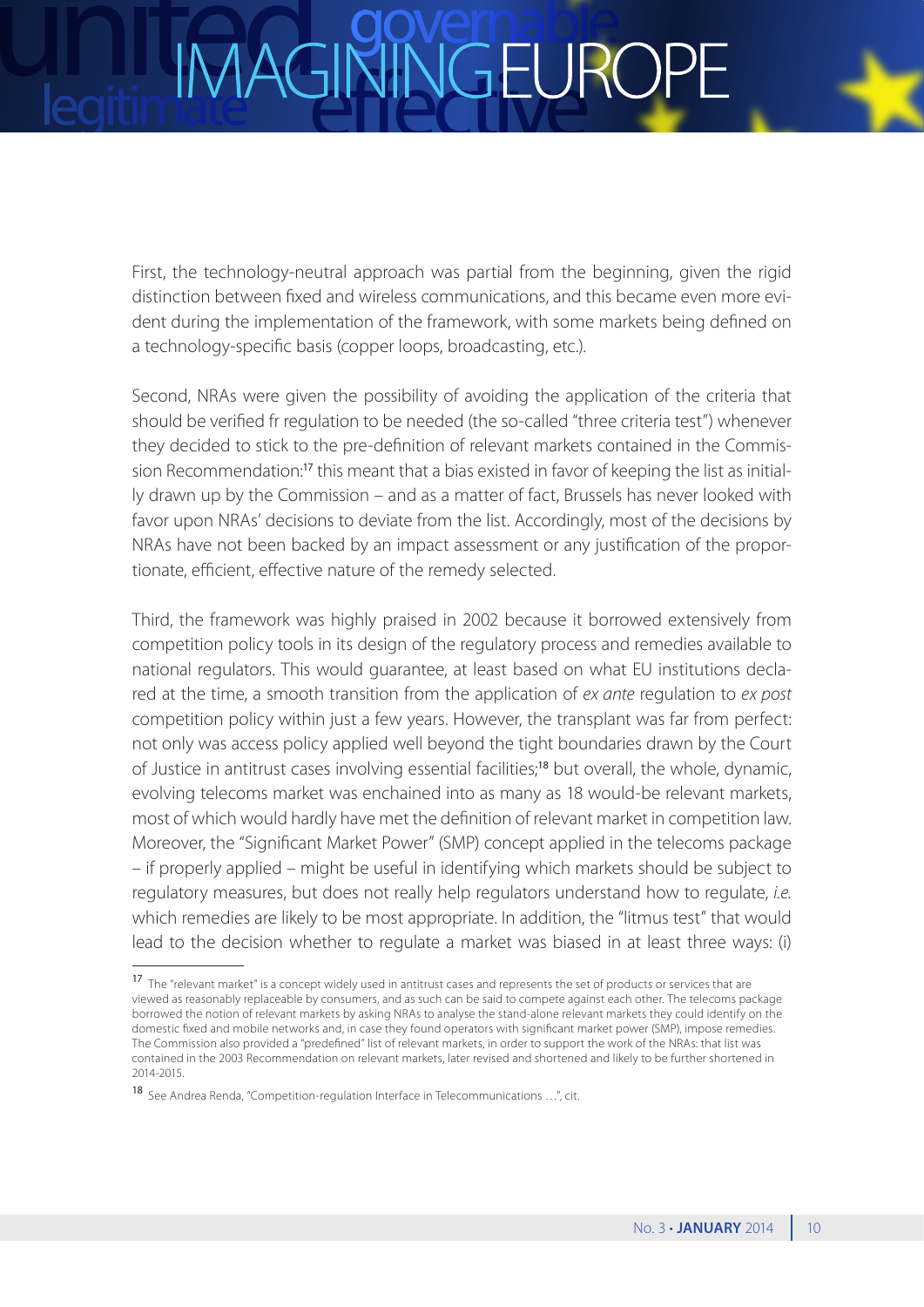## IGEURC

the three-criteria test that would have in principle dictated the choice was relegated to a marginal, almost-hidden position; (ii) the framework established a bias in favor of regulation for all markets pre-defined by the European Commission in its recommendation on relevant markets, by mandating the application of the three criteria test only in case NRAs wanted to deviate from the definition given by the Commission, and (iii) the provision on emerging markets initially contained in the Recommendation on relevant markets remained *de facto* dead letter during the past decade.

### 2.2. The "Connected Continent" proposal<sup>19</sup>

The "Connected Continent" package presented by the European Commission on September 11, 2013 promises a significant change of direction compared to the previous ecommunications framework adopted at the EU level in 2002 and revised in 2009, but also significantly complemented by additional layers of regulation (e.g. on international roaming) over time. The Commission is attempting (for the third time, after 2001 and 2006-07) to acquire stronger control over remedies proposed by national regulators, and to foster more pan-European coordination in the award of spectrum in key bands (such as the 700Mhz and 800Mhz bands). Both proposals are likely to meet substantial hostility in the European Parliament – where the package has recently been discussed in public hearings by both the ITRE and the IMCO committees – and most notably in the Council, which can easily be defined as the strongest opposer of further delegation of regulatory competences to the EU level in this field. At the same time, even before being diluted by co-decision, both proposals appear too "shy" to really trigger the shift in pace that Vice President Neelie Kroes has announced for the remainder of her mandate.

Against this background, remarkable prominence has been given to a proposal contained in the package, which addresses with more emphasis than before the issue – once termed as "irrelevant" for Europe – of net(work) neutrality, *i.e.* the principle whereby Internet Service Providers should not be allowed to inspect the packets of data (bits) that flow on their networks, and accordingly should not be able to block any application or content (with the exception, widely recognized, of spam filtering), and should not be allowed to prioritize or degrade the speed of any packet. Likewise, Internet service providers (ISPs)

<sup>19</sup> Sections 2.2-2.3 of this paper are based on: Andrea Renda, "Net Neutrality and Mandatory Network-Sharing: How to disconnect the continent", in CEPS Policy Briefs, No. 309, 18 December 2013, [http://www.ceps.be/node/8770.](http://www.ceps.be/node/8770)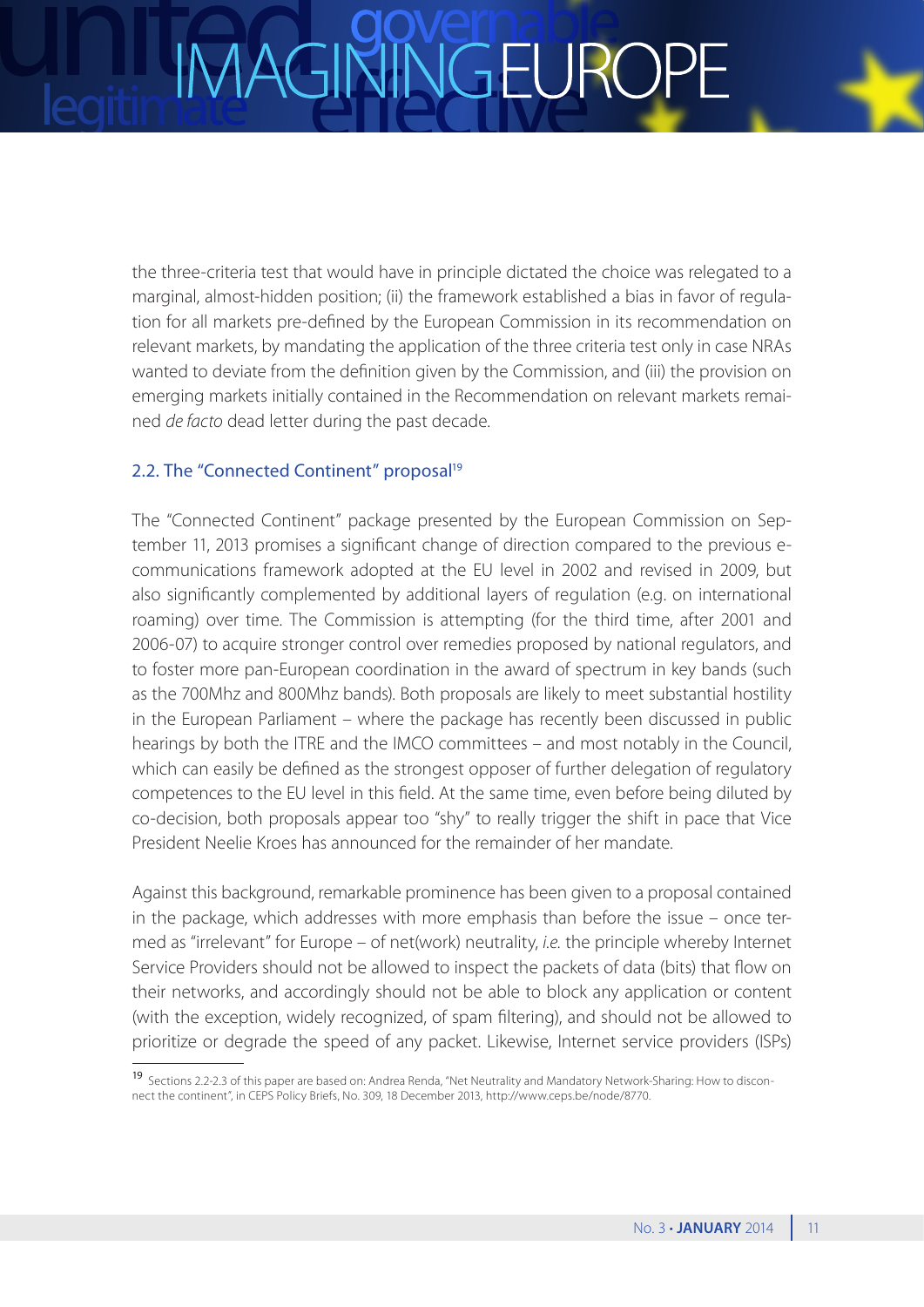under mandatory net neutrality regulations would not be allowed to create "toll lanes" on the Internet by offering guaranteed Quality of Service (QoS) to some application or content providers in exchange for a fee: as a result, forms of product differentiation such as those available in many other sectors (think of the various levels of services offered by airlines, or by express couriers) would not be allowed on the Internet, at least at the infrastructure layer.<sup>20</sup>

Endorsing this principle, many argue, would be the first and foremost pillar that guarantees that the Internet remains "open", *i.e*. an environment in which end users can access any content, anytime, anywhere and from any device without being inspected or manipulated by their ISPs. This, in turn, is said to be an essential precondition for the Internet to allow freedom of expression and pluralism: not only could the possibility of shaping or blocking traffic lead ISPs to place applications that do not have enough resources to acquire minimum, guaranteed quality of service in a "dirt track"; but the possibility of inspecting packets of data might also offer an easy opportunity to exercise censorship and jeopardize the extraordinary potential of the Internet as a means of enhancing democracy. Following these considerations, countries such as the Netherlands, France, Slovenia and – to a more limited extent – the United States have adopted legislation that seeks to carve in stone the principle of net neutrality, thus making it almost impossible for a network operator to manage traffic on its own infrastructure. However, other countries (e.g. the UK) have taken a completely different approach, claiming that the creation of "toll lanes" (termed specialized services) on the Internet might provide ISPs with an opportunity to monetize their investment in new, high-speed networks.

### 2.2.1. Net neutrality in the Connected Continent: five syndromes to be avoided

In this fragmented regulatory scenario, the European Commission has proposed a rule that seeks to strike a balance between these opposing stances. On the one hand, the Connected Continent package recognizes that net neutrality is "what keeps the Internet open", and as such should be the default principle for all ISPs in the EU28. On the other hand, however, the proposed rule leaves the door open to the creation of "specialized services" through agreements between ISPs and application/content providers, on the

<sup>20</sup> Andrea Renda, *Neutrality and Diversity in the Internet Ecosystem*, 19 August 2010, <http://ssrn.com/abstract=1680446>.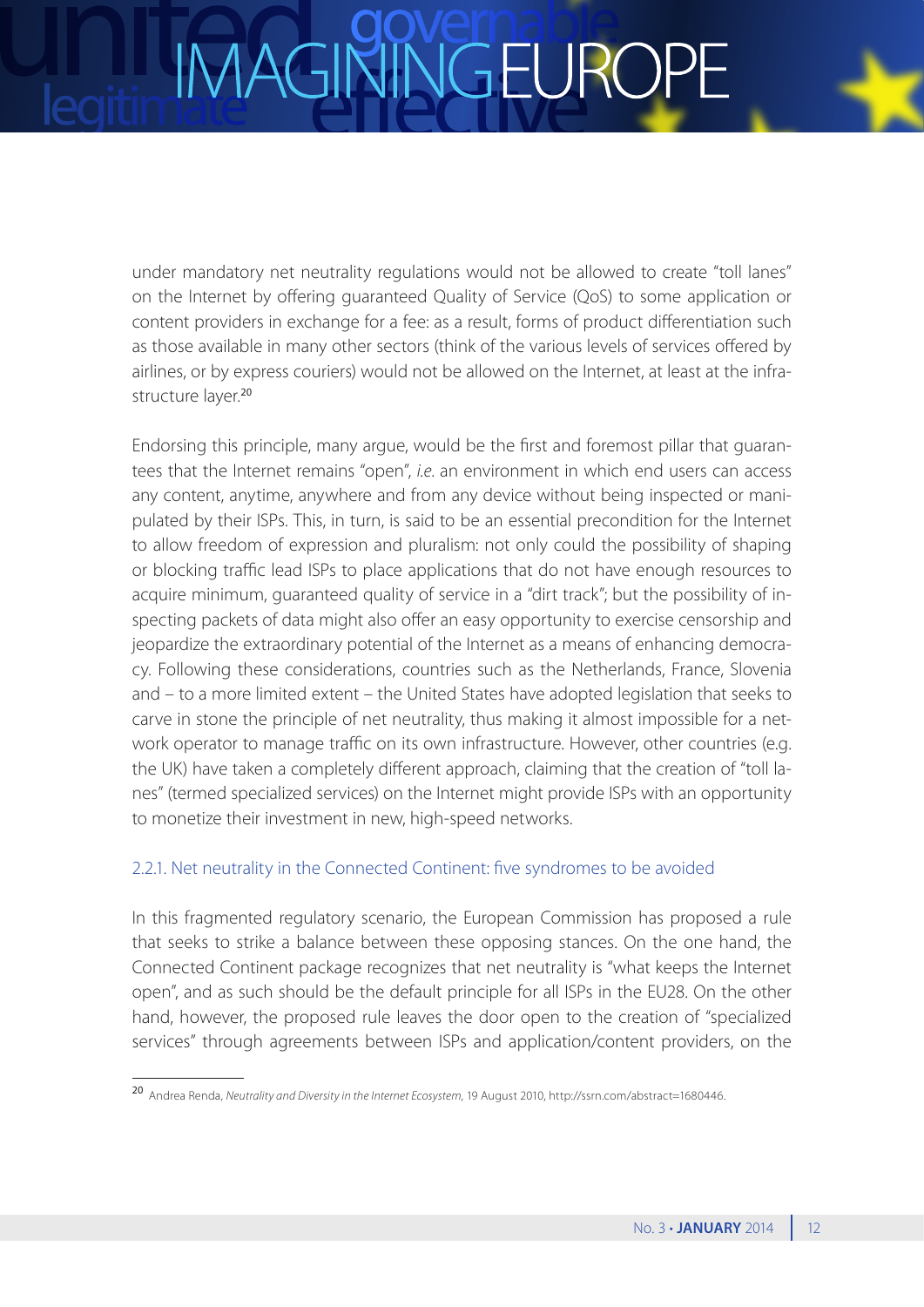### **IGEURC**

condition that such services "do not disrupt the open Internet". This, in turn, means that national regulators should monitor Internet traffic and enforce remedies whenever they see that ISPs are degrading the level of service for the end users on the "open Internet" below a certain level of quality.

With the exception of some neutrality "extremists", who do not recognize any merit in the creation of specialized services, to the majority of commentators the proposal looks balanced and commendable. The European Parliament's IMCO committee, though replacing net neutrality with a reference to the "open Internet", is also essentially in line with the Commission's approach.<sup>21</sup> However, the proposal raises a number of concerns, which will have to be fully addressed at the adoption stage, if it is to generate any benefit for European netsurfers. These concerns are addressed below, by referring to four "syndromes", which we call the "'legislate first, then think' syndrome", the "Galileo syndrome", the "Trabant syndrome" and the "keys and lamp post" syndrome.

### *Syndrome n. 1: "legislate first, then think"*

Good regulatory practice requires that legislators think about the ease of implementation of proposed rules before deciding whether to adopt them. Pity that this practice is very seldom followed in Brussels, also due to the fact that implementation, enforcement and compliance take place at a much later stage and under the competence of national authorities, rather than EU institutions. Accordingly, it is often the case that rules conceived as theoretically optimal in Brussels become very impractical when interpreted and implemented.

The existing EU rules on net neutrality, included in 2009 in the amended Universal Service Obligations (USO) Directive at Articles 20 and 22, are a good example of close-to-inapplicable provisions. First, Art. 20 of the USO Directive mandates that network operators that manage traffic should inform end users in a transparent way of the practices they adopt, so that users can make an informed choice when deciding whether to subscribe. Howe-

<sup>21</sup> European Parliament, ITRE committee, *Draft Report on the proposal for a regulation of the European Parliament and of the Council laying down measures concerning the European single market for electronic communications and to achieve a Connected Continent* …, 14 November 2013, [http://www.europarl.europa.eu/sides/getDoc.do?type=COMPARL&mode=XML&language=EN&reference=](http://www.europarl.europa.eu/sides/getDoc.do?type=COMPARL&mode=XML&language=EN&reference=PE522.762) [PE522.762](http://www.europarl.europa.eu/sides/getDoc.do?type=COMPARL&mode=XML&language=EN&reference=PE522.762)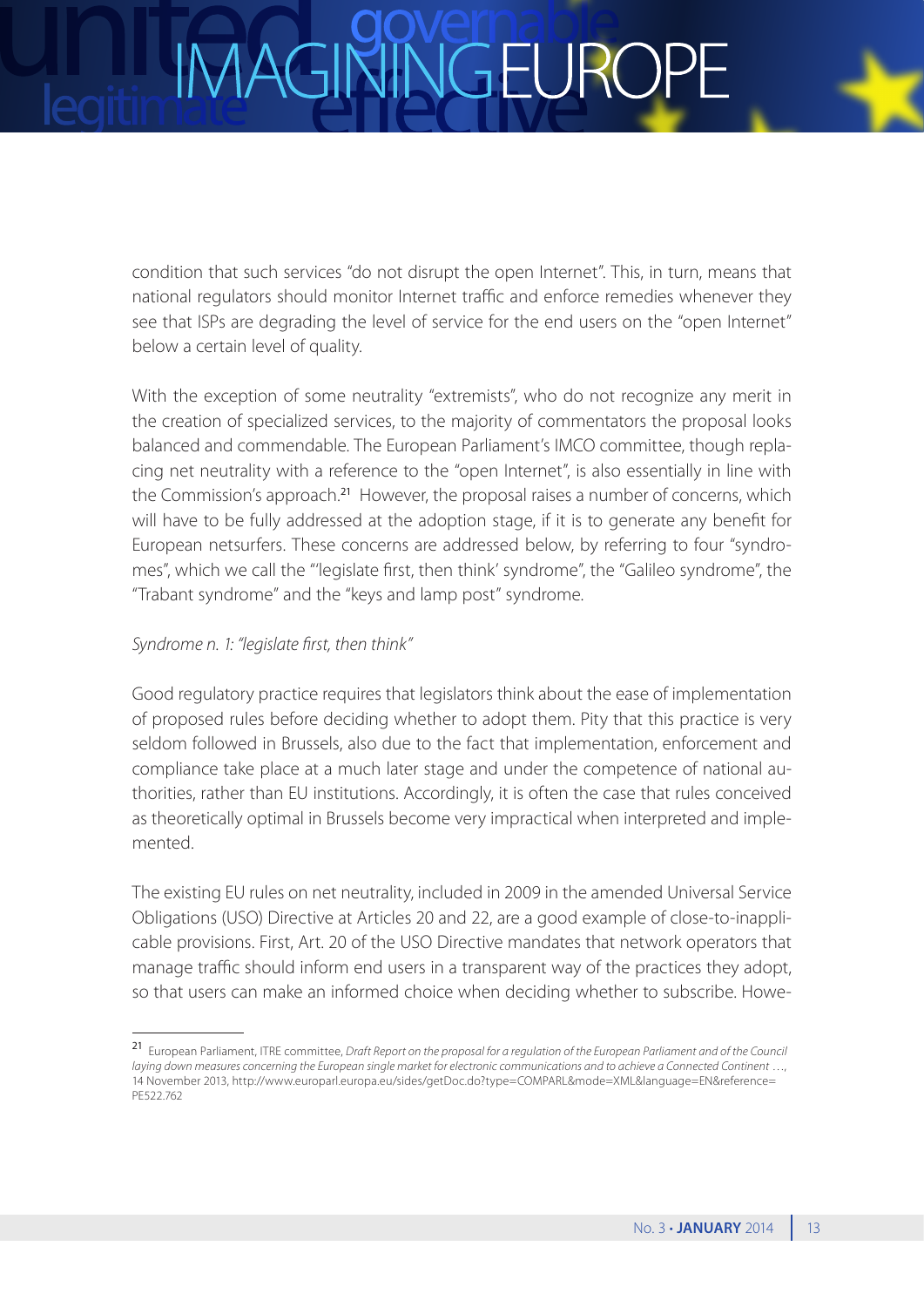## JGEURC

ver, the rule says nothing about the way in which consumers will be informed: a thick manual of traffic shaping practices drafted by the company's engineers would probably not help the average end user very much. Economists have argued since the 1960s that consumers cannot be asked to gain full information about the specifics of a given service (George Stigler argued back in 1961 that "rational ignorance" is to be expected in these cases);<sup>22</sup> accordingly, a synthetic, easy-to-grasp way of signalling the amount and type of restrictions or shaping that occurs in a given network should be elaborated and offered to consumers in the form of a "traffic lights" system or something similar. Legislators have not thought about this, nor has the industry come up with a proposal, and the rule has remained almost unapplied to date.

Even more importantly, Article 22 USO introduced the possibility for national regulators to intervene and imposed a "minimum quality of service" level in case the quality of certain applications became unacceptable for end users, arguably due to traffic management practices. Actually, this rule is the predecessor of the current proposal to empower regulators to intervene whenever specialized services 'significantly impair' the functioning of the "open Internet". But what does 'significantly impair' mean? And what does it mean to reduce the quality of service to an unacceptable level? Quality of service inevitably means something different for different services and for different users. Since the speed and quality of delivery depends on the congestion found by the packets of data on the network, quality will also change across the territory and will differ at any given moment in time in different areas, neighbourhoods, buildings. How can the national regulator patrol the Internet and provide an instant interpretation of all cases in which a given service has become too slow or low-quality for the end users? And what is the threshold of speed and quality that should be applied?

In a nutshell, the existing rules are impractical and the newly proposed rule will face even bigger problems of implementation, interpretation, discretion at local level, further fragmenting regulatory approaches in the single market. This despite the fact that the Connected Continent package aims at further strengthening the Single Market. Therefore, a key issue has to be addressed by the EU institutions in charge of the dossier: since the current rules on net neutrality are almost impossible to apply, how can the problem be

<sup>22</sup> George J. Stigler, "The Economics of Information", in *The Journal of Political Economy*, Vol. 69, No. 3 (June 1961), p. 213-225.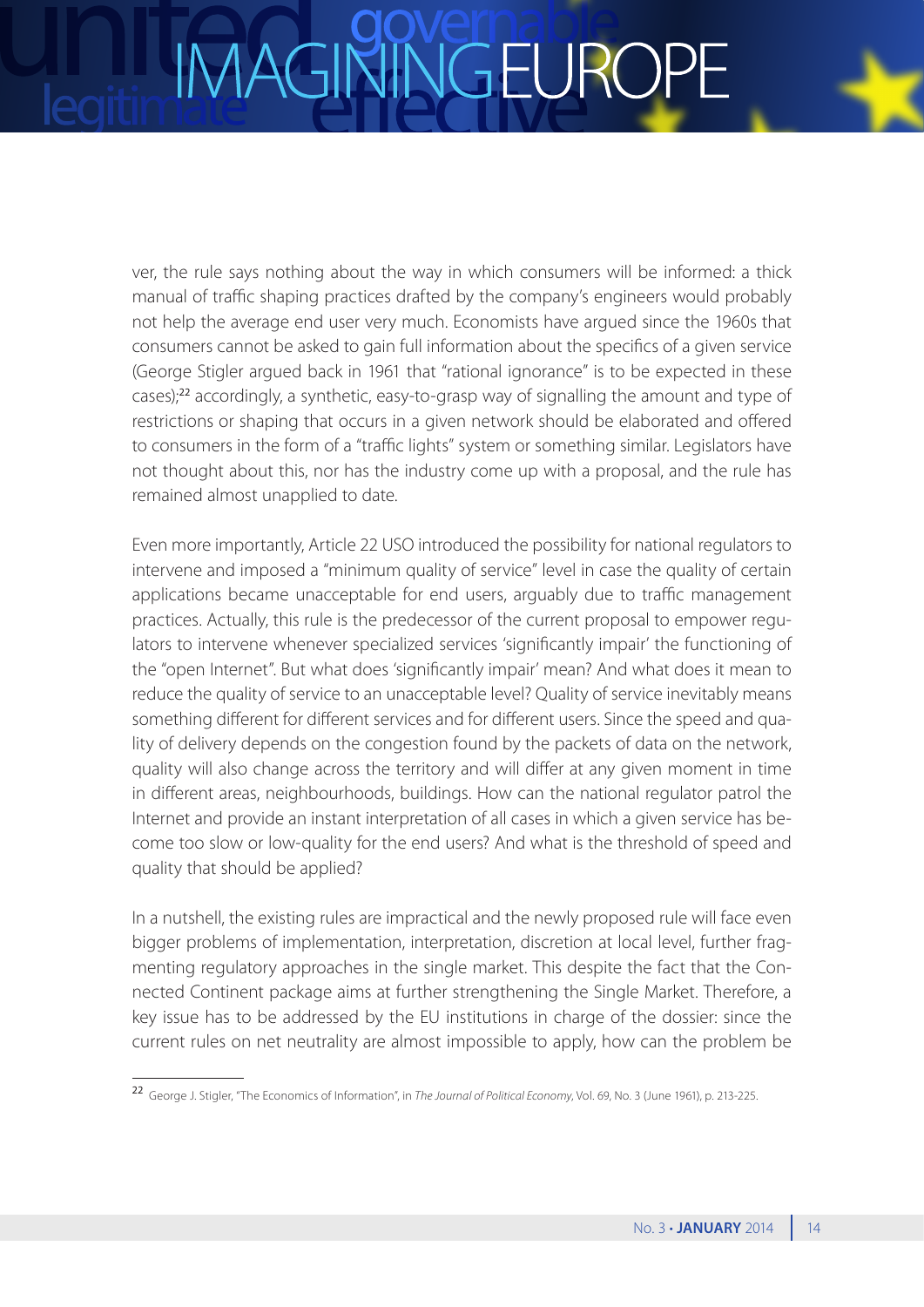

*Syndrome n. 2 ("Galileo syndrome"): you build the pipes, they call the tune?*

A few years ago, in 2007, the European Parliament had to cast a dramatic vote in a highly tense session dedicated to the Galileo project, aimed at creating a satellite system that would support EU communications (the so-called "European GPS"). The Parliament's vote was aimed at deciding whether the amount of public funding devoted to Galileo could be tripled with respect to the original budget – this meant an additional €2.4 billion. What had happened? The story, in short, is that the private sector had initially declared its interest in joining the huge new project, aiming to develop enticing commercial services for consumers and secure long-term contracts for military applications. However, the European Commission then informed them that, at least initially, no commercial services or military applications were envisaged, only civilian use – hence their decision to withdraw ... and the need for further funding.

The Galileo syndrome reminds us of the tendency of EU policymakers to assume that private players will do things just because they have the responsibility to do them, and not because certain investments are good business. Similarly, the debate on net neutrality and, more generally, on the EU Digital Agenda has often taken investment incentives for granted. But the contrary is true, the EU is currently in a profound *impasse* as concerns the deployment of new, high-speed, high-capacity broadband infrastructure, be it fixed or wireless: this has been caused mostly by the application to the broadband world of a rule conceived for narrowband telecoms (mandatory sharing of the network infrastructure with new entrants), *before* the infrastructure was actually built. Today, Europe finds itself with very limited coverage of very high-speed broadband, and with the need to provide telecommunications operators with some incentives to put optical fibre networks, as well as 4G wireless networks in the right spectrum frequencies in place.

Faced with this emergency situation, the Commission has turned to its net neutrality proposal as one of the only opportunities left for some monetization of the upcoming investments in optical fibre. The rationale is easy to understand: if internet providers know that they will be able to charge application providers for quality of service when setting up so-called "specialized services", then they will be able to count on an additional source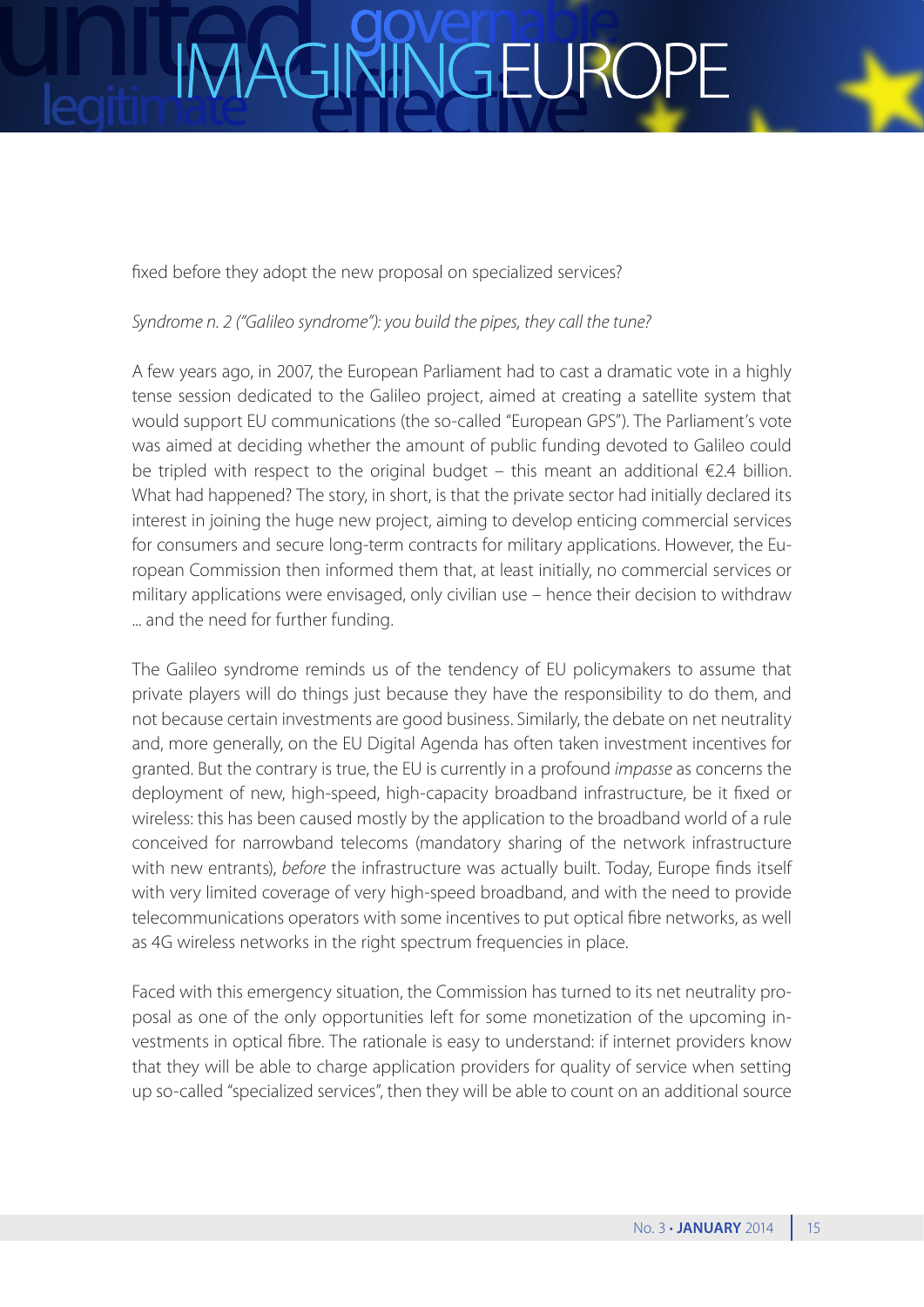### **IMAG** VGEUROI

of revenue, and might decide to deploy high-speed broadband. Otherwise, full net neutrality will leave the EU with a dilemma: whether to build networks, share them with new entrants at regulated prices and make them available for free to application providers that compete with them in some services (SMS, voice calls); or to leave things as they stand, and enjoy the current situation a bit longer. What would you choose?

### *Syndrome n. 3 ("Trabant syndrome"): is standardization synonymous with democracy?*

Another problem that has emerged in the net neutrality debate in Brussels is the tendency to equate neutrality and democracy with standardization of services. From consumer organizations to members of the European Parliament, the temptation to advertise a fully "open" and "neutral" Internet as something that would serve the interest of the end users seems too strong to resist. The underlying idea is that, if bits are not discriminated on the Internet, end users will have the possibility to access all services and content they wish, through any device, anywhere, any time. Under current conditions, this assumption is heroic at best. In fact, a fully standardized, neutral, unmanaged Internet would serve users' interests in the same way that the grey "Trabant" served consumer preferences in Eastern Germany under the Communist regime. Since no one should be discriminated against, let's give everyone a bad, affordable car, with no possibility of upgrading.

The absence of traffic management on the Internet and the absence of specialized services in the future means that all traffic, regardless of its need for timely delivery, will be held up in the same traffic jam. It also means that consumers that wish to use the internet for very light applications (e.g. social networking) will subsidize heavy Internet users, since there is no possibility of charging more for bandwidth-intensive uses. And it also means that some services – from remote health monitoring to IPTV – will never take off due to the impossibility of guaranteeing any minimum quality of service. Quality will always depend on how much traffic there is on the information superhighway: no toll lanes, no guaranteed arrival time. How does that sound?

One potential counter-argument is that even with neutrality obligations for ISPs, the Internet will remain an extraordinarily lively playground in which application and content providers will manage to engage in product differentiation for the benefit of the end users. This issue will be looked at in the next section.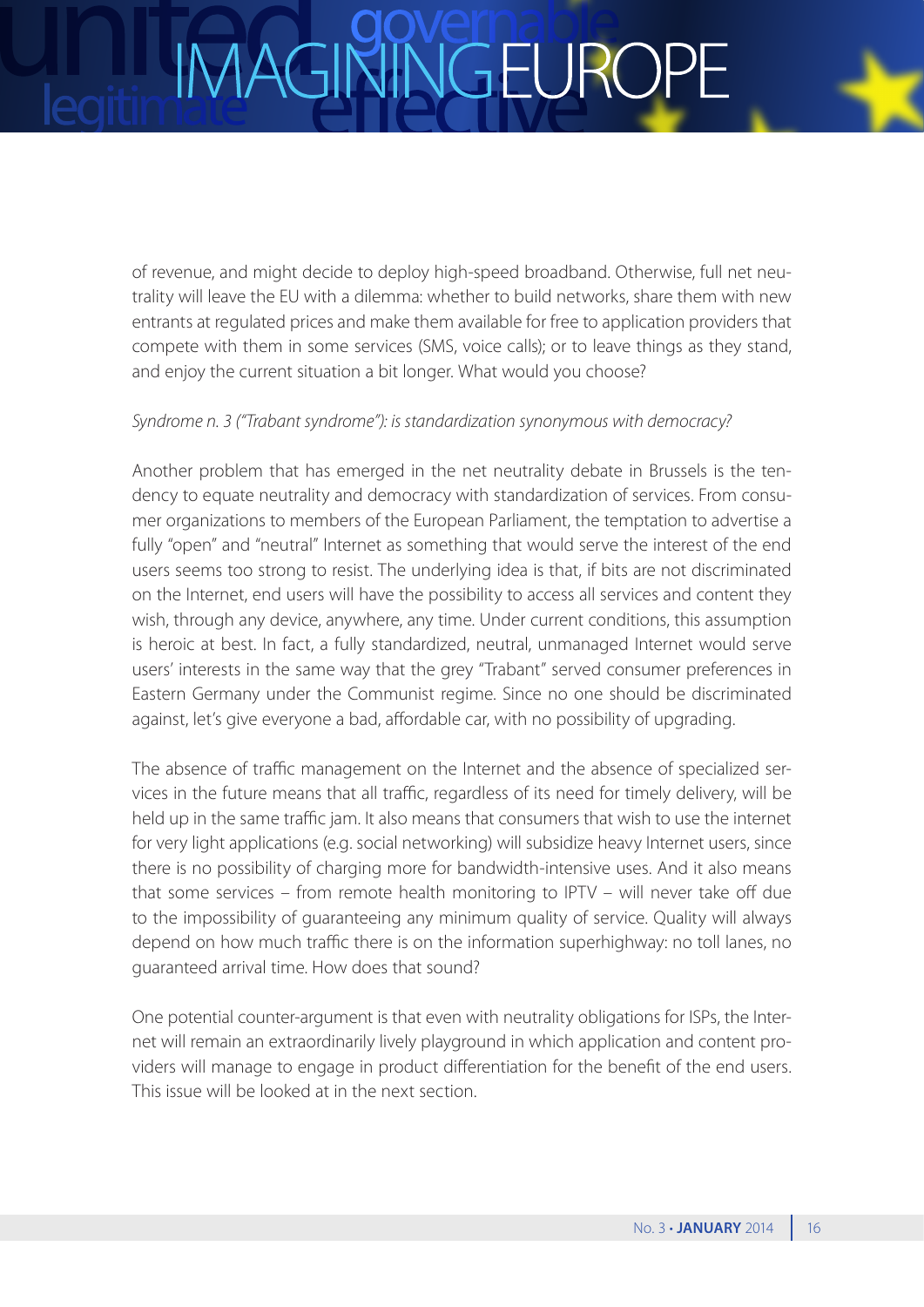### VGEURC **IMAG**

### *Syndrome n. 4 ("keys and lamp post syndrome"): what about other layers of the Internet?*

A recurrent fallacy occurs when policymakers craft legal rules without adopting a holistic, comprehensive view of the problem. This brings to mind the man who was found looking for his car keys under a lamp post at night: when they asked him whether he had lost his car keys near the lamp post, he replied "no, but this is the only place where there's some light!".

If the ultimate problem that would trigger mandatory net neutrality obligations is that end users are entitled to non-manipulated content and non-filtered applications, then policymakers should realize that the real restrictions to applications and content take place at higher layers of the Internet architecture, where platform competition leads to reductions of interoperability, most often to the benefit of the end user. For example, applications for Apple's iOS do not run on the Android ecosystem, and both platforms do not communicate with Windows. Apple has long refused to accept Adobe Flash applications out of security and quality concerns: this means that Apple users do not have access to a number of applications powered by Flash. In a nutshell, the application layer of the Internet is increasingly non-neutral: a recent paper co-authored by one of the inventors of the internet, David Clarke, shows clearly that the architecture of the "network of networks" has become a conglomerate of sometimes open, sometimes proprietary platforms that are interlinked. Almost the opposite of neutrality. Is this a problem? Not necessarily, since the possibility to fence off, at least partly, one's own ecosystem just provides more incentives to invest in new platforms. Imposing neutrality and interoperability obligations on, say, Apple will probably be welfare-reducing for consumers in the long run. Is this a problem for innovation and entry of new players (the so-called "next Facebook" argument)? Again, no: the current rhetoric in Brussels is that only the open Internet will facilitate entry for European start-ups; but in reality, some of the most successful start-ups of the past years in Europe – for example, Rovio entertainment – have found their way to consumers through Apple's App Store, not exactly the open internet. All this because it is in the interest of large platform operators to exploit indirect network externalities and provide their end users with the largest possible variety of applications and content.

A similar logic can be applied to search engines, an area in which the European Commission seems determined to impose new forms of neutrality. The current Google antitrust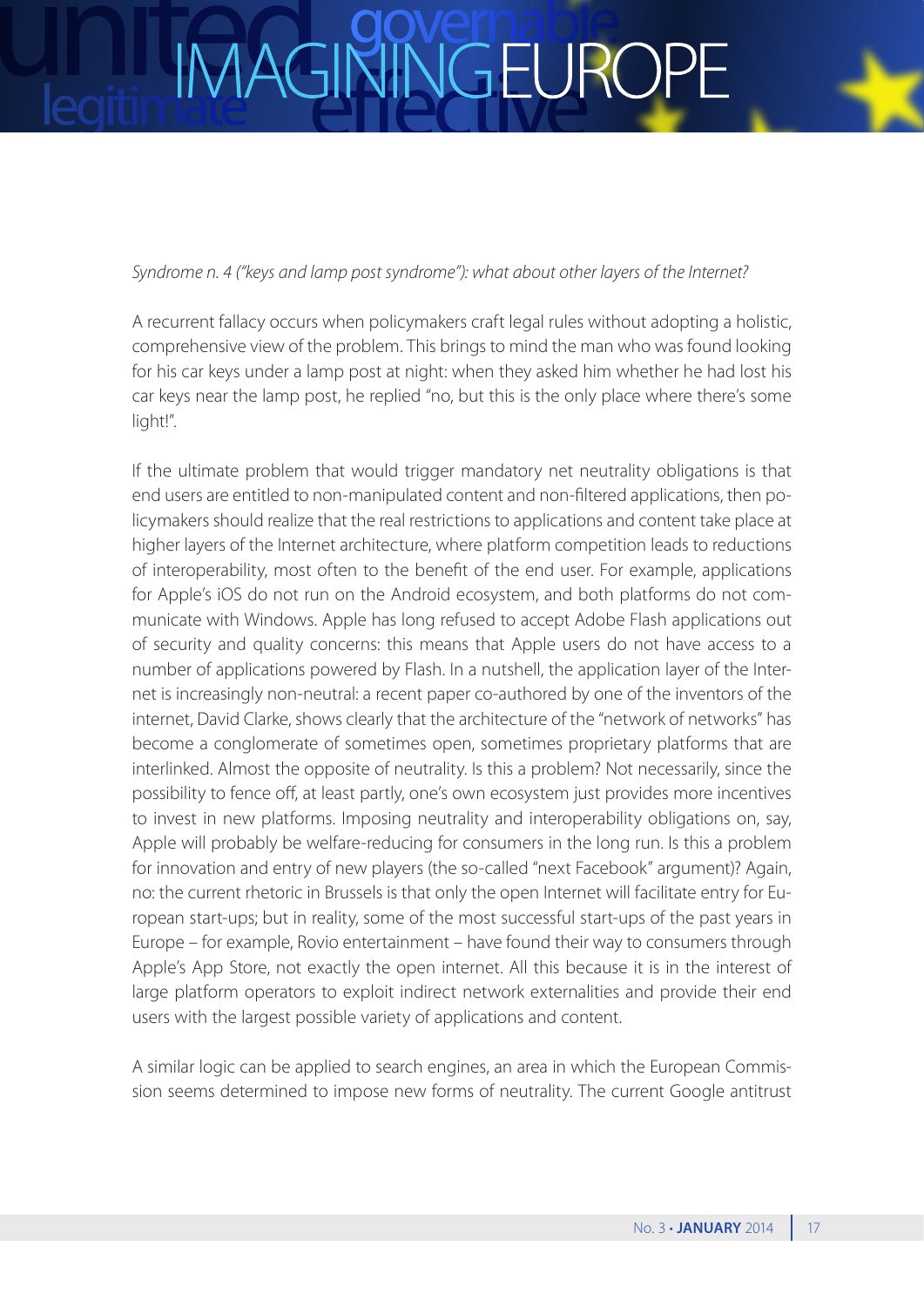## JGEURC

investigation is leading the giant IT company to propose new ways of showing results to the end users, which are apparently more "neutral" and echo the rather unfortunate "ballot screen" imposed on Microsoft a few years ago after the "Opera" investigation by the European Commission. Without entering into the merits of the Google investigation (this will soon be the subject of another piece), what stands out as the "elephant in the room" is that a neutral search engine is not going to be very useful for the end users. The fact that on the Internet "a wealth of information creates a poverty of attention"<sup>23</sup> determines the success of those companies which, like Google, can retrieve results that match the needs of its end users: forcing Google to behave "neutrally" would mean asking the company to significantly worsen its product, to the benefit of nobody in the long run. Another case in which the "Trabant syndrome" is likely to surface.

### *Syndrome n. 5 ("Stockholm syndrome"): I love my captor!*

The debate on net neutrality started in the United States after the *Madison River* decision by the Federal Communication Commission (FCC) and rapidly became an epochal battle to defend the rights of the end users to access all content and – the flip side of the coin – not to be censored on the Web. The Dynamic Coalition for Net Neutrality, recently created at the Internet Governance Forum in Bali, approaches the neutrality problem from a fundamental rights perspective, defining neutrality as a key driver of freedom of expression. This is certainly a powerful argument: a "dumb" network is one in which no one can inspect and block communications on the basis of their content, and as a result no one can block "undesired" content. Not surprisingly, many governments around the world that exercise censorship on a daily basis (China, Iran, Pakistan, and many others) would not want to see this form of neutrality endorsed at the international level, and this explains many of their attempts to increase government control of Internet governance (including, most notably, the proposals filed by Russia, China and other countries at the World Conference on International Telecommunications (WCIT) conference in Bali a year ago).

So far, so good: but is this really what the Commission proposal on net neutrality is endorsing? Actually, it looks as though the Commission is proposing quite a different measure. It is as if the end users were told "since we want to make sure that no one controls you and

<sup>23</sup> Herbert A. Simon, "Designing Organizations for an Information-Rich World", in Martin Greenberger (ed.), *Computers, Communication, and the Public Interest*, Baltimore, The Johns Hopkins Press, 1971, p. 40.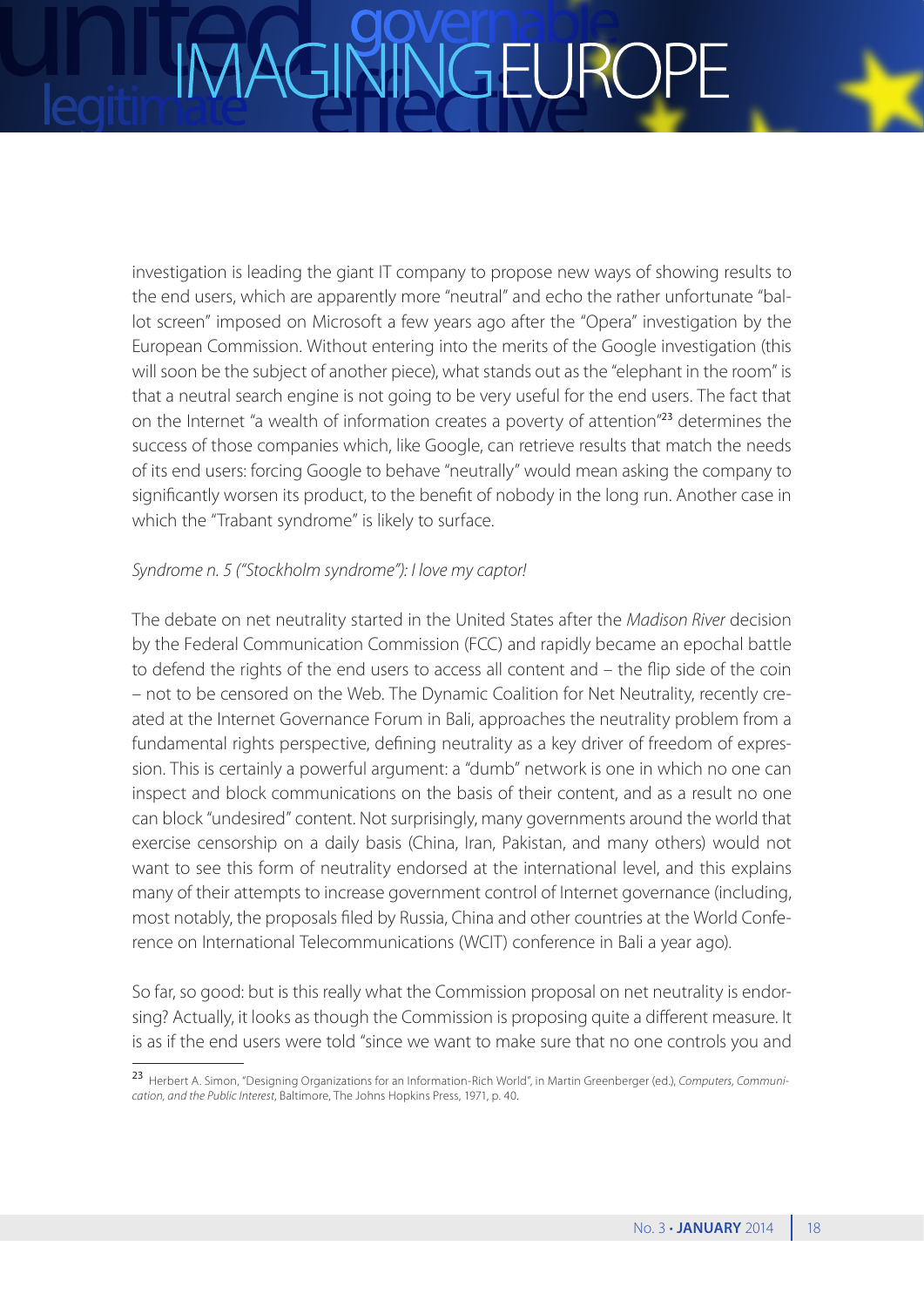discriminates against you, we will watch you constantly, every day, every minute, and will inspect all communications that flow to and from your IP address, so that – should quality fall below certain levels – national regulators will immediately intervene". How aligned with the original sentiments towards net neutrality is this approach?

The proposal would create a huge monitoring system for Internet traffic: in the Datagate era, it is ironic to see neutrality advocates support a proposal that enables even more patrolling of what end users do. As a result, the debate boils down to an uneasy choice: either ISPs will inspect you or public authorities will – the same public authorities that have spied you and e-tapped you for years, while defending net neutrality in international fora. Have we end users fallen in love with our captors, or what?

### 2.3. Tragic choices: Connected Continent and the dynamic nature of the Internet

As clarified above, it is both meaningless and impossible to discuss the proposed rule on net neutrality without considering the broader picture of the development of the Internet ecosystem in the EU, and the ease (or lack of it) of implementation of the rule. First, the Internet has become a complex jumble of various types of infrastructures and platforms that operate across the original architecture of the network of networks, and often violate the original principle of separation of layers.<sup>24</sup> The more complex and rich the Internet ecosystem becomes, the more end users seem to feel the need for someone who guides them through the Web – hence the role played by gatekeepers and platform operators, who normally violate the principle of neutrality extensively on their platforms, most often to the benefit of the end users. This new ecosystem is key to the future of our economies: the more we delegate key daily activities to the "connected infrastructure" (think about cloud computing, or smart cities), the more we need that infrastructure to be in place, always on, resilient and reliable. This calls for urgent action to stimulate the deployment of infrastructure in Europe.

However, current data are not very encouraging: not only does the deployment of highspeed fixed broadband seem to be too slow to meet the targets of the Digital Agenda,

<sup>24</sup> K.C. Claffy and David D. Clark, "Platform Models for Sustainable Internet Regulation", Paper presented at the *TPRC 41: The 41st Research Conference on Communication, Information and Internet Policy*, Arlington, 17-19 September 2013, [http://ssrn.com/ab](http://ssrn.com/abstract=2242600)[stract=2242600.](http://ssrn.com/abstract=2242600)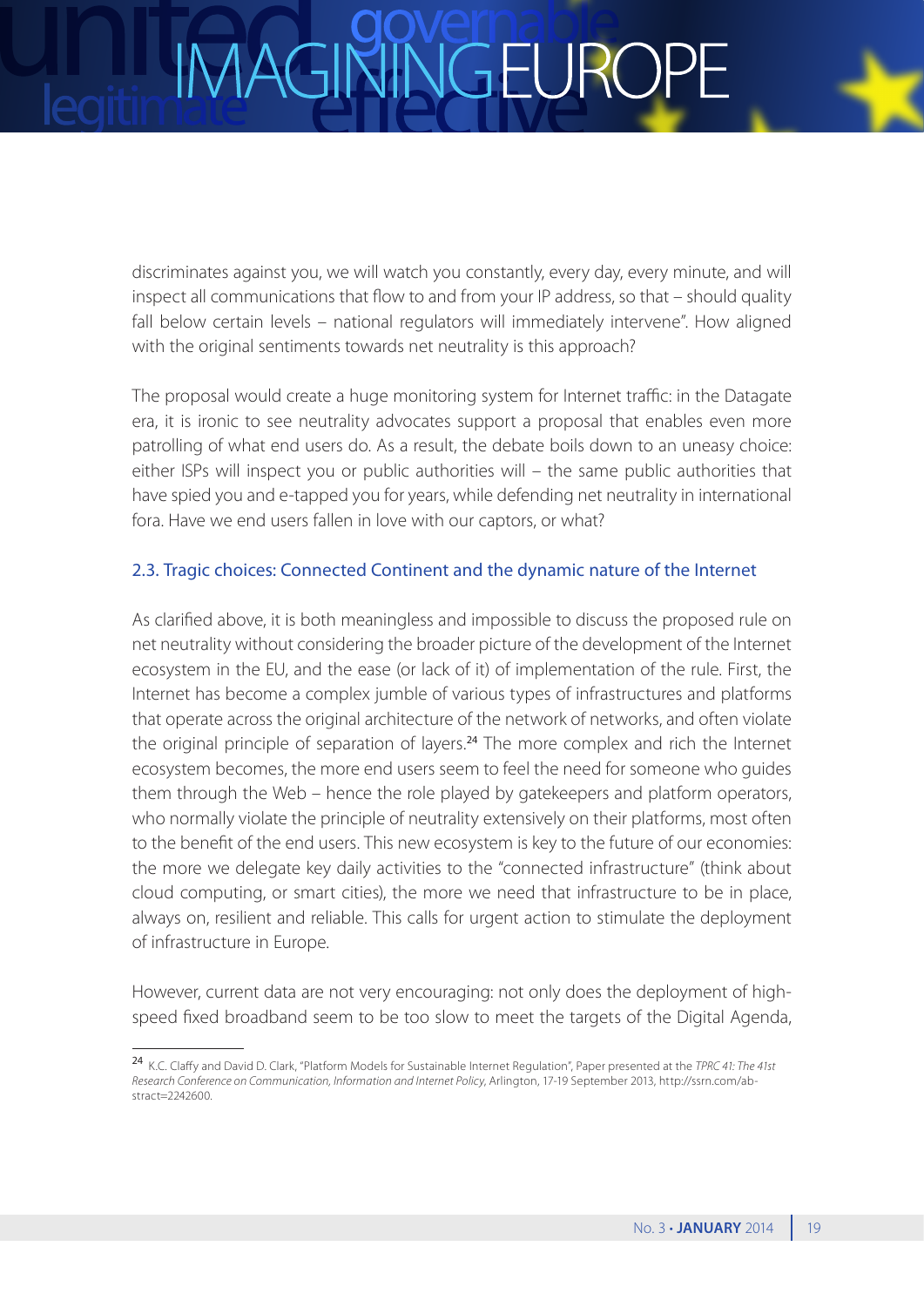but revenues are declining steeply for EU telecoms operators, with an expected 10% reduction despite a projected 900% increase in Internet traffic in the 2006-2016 decade.<sup>25</sup> And also in the mobile sector, which will be a key driver of growth in the years to come, Europe is doing badly thanks to a killer mix of uncoordinated spectrum policy and lack of clarity and certainty as regards neutrality. According to a recent study by CTIA,<sup>26</sup> "the level of wireless capital expenditures in the US grew more than 70% between 2007 and 2013, while it declined in the EU": the difference in spending was such that by the end of 2013, "nearly 20% of US connections will be on 4G (LTE) networks compared to less than 2% in the EU". The gap in the speed of connection is already huge (US users surf at double the speed of EU ones) and likely to widen in the coming years. And almost ironically, in the US, mobile prices are declining sharply and the average revenue per minute is less than a third of the European average. As a result, between 2007 and 2011, the US wireless industry gained almost 1.6 million new jobs while total US private sector jobs fell by 5.3 million.

Against this background, net neutrality seems to have become one of the only solutions left for Europe to trigger investment in new infrastructure without fully repealing its telecoms package, and avoiding a fight with Member States on a fully centralized, and more dynamic, spectrum policy for mobile telephony. However, it is unlikely that the proposed rule will be easily applicable in practice, nor does it seem to be a suitable way to achieve the long-awaited single market for telecoms.<sup>27</sup> Hence, back to square one: how do we ensure that Europe gets back on track with broadband and, as a result, restores one of the key building blocks of future competitiveness?

To be sure, the answer cannot rely only on the trade-off between a largely inapplicable net diversity rule and a largely undesirable (if coupled with access policy) net neutrality rule. At the same time, the answer cannot rely only on competition law, and in particular on what Art. 102 TFEU prescribes in terms of abuse of dominance: the "anticompetitive foreclosure" test currently applied by DG COMP to exclusionary abuses is very difficult to interpret and apply to the blocking, or degrading of the quality of, applications and content. Thus, ironically enough, perhaps the main (if not only) virtue of a mandatory net neutrality rule is that it provides more clarity and certainty than any net diversity rule coupled with extensive monitoring and patrolling of QoS on the Internet.

<sup>25</sup> European Commission data, <https://ec.europa.eu/digital-agenda/en/scoreboard>.

<sup>26</sup> CTIA, *The U.S. Wireless Industry: Leading the World in Investment, Value, Innovation, and Competition*, November 2013, [http://www.](http://www.ctia.org/docs/default-source/default-document-library/statistics.pdf) [ctia.org/docs/default-source/default-document-library/statistics.pdf.](http://www.ctia.org/docs/default-source/default-document-library/statistics.pdf)

<sup>27</sup> Jacques Pelkmans and Andrea Renda, "Single eComms Market? No Such thing...", cit.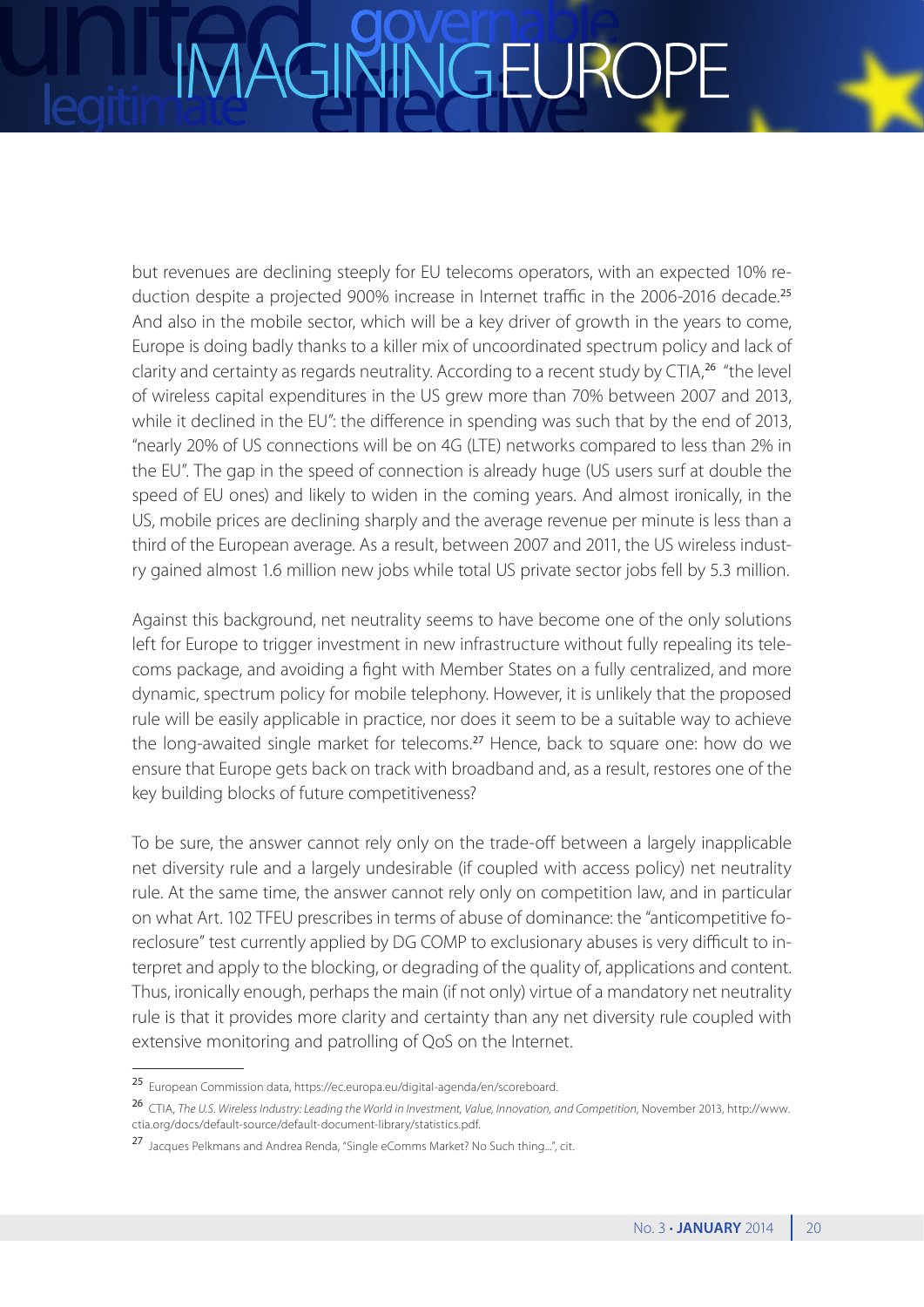### VGEUROI **IMAGI**

Faced with this *impasse*, the EU should attempt to shift gear by adopting a number of new, courageous initiatives. First, the EU should launch a "grand project" on infrastructure, aiming at enhanced integration among important players in the fixed and wireless sectors in Europe, and between them and other utilities (e.g. electricity companies, in view of the deployment of smart grids): this move should be coupled with a more flexible approach to wholesale access, with high-speed broadband being potentially exempt if the company respects basic norms of fairness in pricing and activism in new investment. This "grand project" could be launched explicitly during the upcoming mid-term review of the Europe 2020 strategy, together with other two large initiatives on education and employment (this issue will be returned to in a future essay). Second, giving priority to infrastructure also means that EU budget resources and national funds should be reoriented towards infrastructure to a large extent. Third, the EU should multiply efforts to convince Member States that the allocation of spectrum should be more centralized in certain bands (e.g. 700 MHz), and tightly coordinated in others (e.g. unlicensed spectrum for wi-fi): as already mentioned in past commentaries, a pan-European spectrum auction seems to be the only way for the EU to "erase and rewind" after a decade of unnecessary, systematic fragmentation of the wireless market, and move towards the creation of strong, pan-European mobile operators that can negotiate more balanced conditions with giant mobile platform providers. Fourth, a list of reasonable traffic management and data management practices should be developed in cooperation with industry and in alignment with US rules (this is likely to become a hot issue during the TTIP negotiations): we cannot afford keeping divergent rules in the age of global Internet and emerging new platforms. Fifth, the creation of separate networks that do not rely on the global Internet should be made possible (along the lines of the "Comcast" model in the US), subject to clear competition rules. Sixth, the application of competition rules and the interpretation of the concept of neutrality in cyberspace should be clarified through a joint communication of DG COMP and DG CONNECT, subject to extensive consultation – otherwise, the net neutrality investigation and the Google investigation might end up leaving the whole Internet ecosystem in a state of uncertainty: internet providers, cloud providers, search providers, OS developers, should they succeed on the market, will not know whether a public authority is going to come knocking at their door with heavy requests concerning their business model. Finally, ISPs should simply be made responsible for guaranteeing the speed they advertise, users should be empowered with measurement tools, and in case of gross, systematic deviation from the promised speed, they should be given speedy online redress.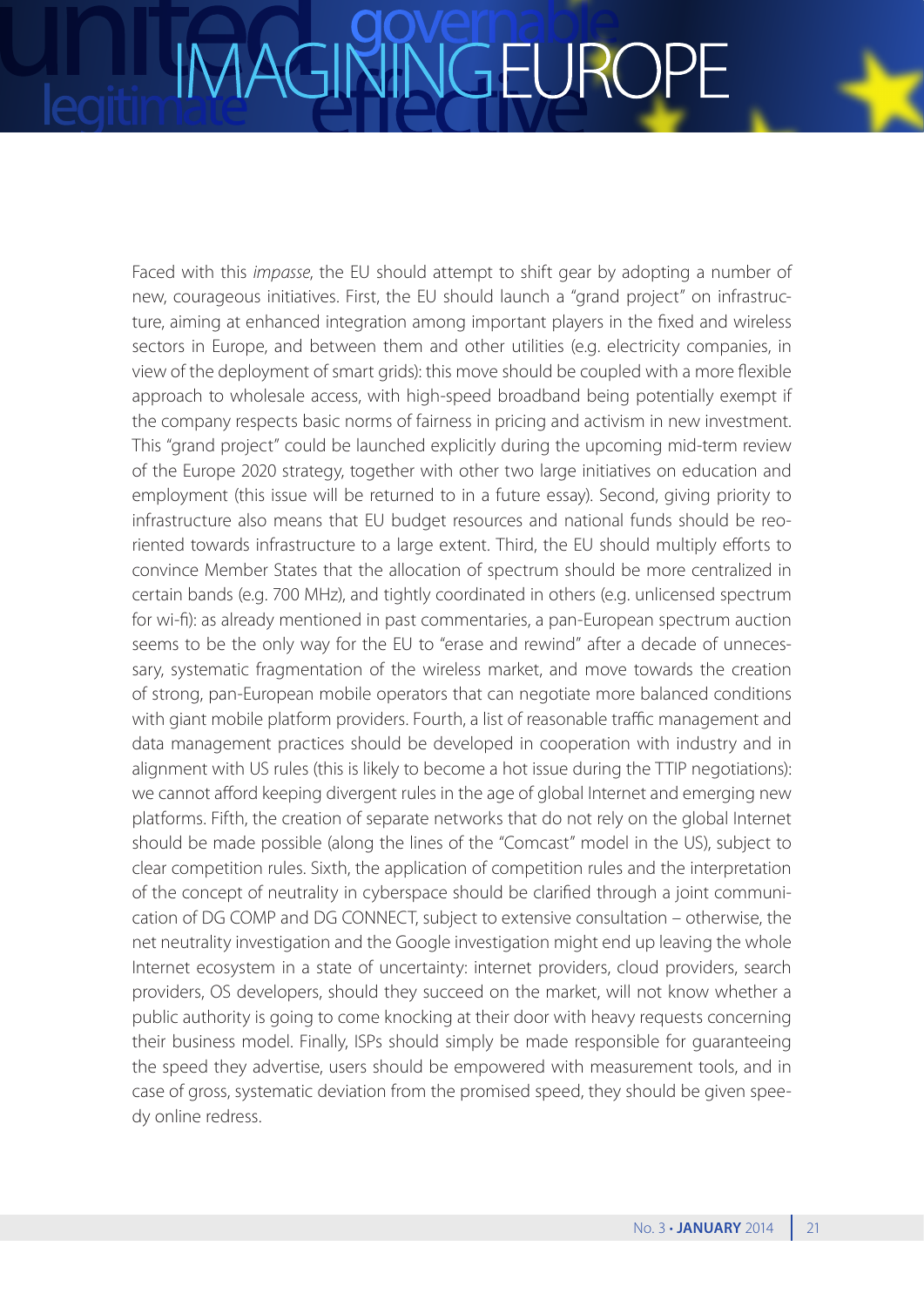These rules, all together and coupled with a pro-active approach to skills and employment, might lead Europe back on track in the global competitiveness race and will provide the Internet ecosystem with a long-awaited sense of legal certainty. At the same time, this approach does not require either intensive monitoring and straight-jacketing of the Internet, or acrobatic efforts to inform consumers of the throttling measures in a given network. To be sure, cyberspace will remain the domain of diversity – but this privilege will be left to those layers that have shown to be much less stable and more transient in the past years than the more stable infrastructure layer.

### 2.4. Beyond the telecoms package: how growth-friendly is the EU acquis?

Beyond the rigidity of the e-communications framework, other parts of the EU *acquis* are still insufficiently geared towards growth and investment. These include the following:

- Competition policy, even when applied in toto and ex post, still maintains a rather "structu*ralist" approach*, aimed at preserving a reasonable number of competitors in the market, rather than privileging the intensity of competition or the achievement of an efficient market structure. ICT markets often display features of "Schumpeterian", dynamic competition, in which the optimal number of competitors at any given moment in time is limited. Market players in this field often compete aggressively to become "one generation monopolists". If they know that they will have to share the prize with their competitors anyway, if they win the game, then why compete in the first place? This aspect of competition policy, which emerges in particular for single-firm allegedly exclusionary abuses such as refusal to deal or tying, could stifle the emergence of a sound, welfare-enhancing platform competition in cyberspace – indeed, this is where most of the future innovation will come from.
- Intellectual property protection and data protection are still largely fragmented. On this aspect, the European Union is trying to act swiftly to avoid fragmentation, but the current situation still creates significant uncertainty for market players, especially as concerns copyright licensing and patent litigation. In addition, the absence of mutually recognized rules on online data protection is a potential obstacle for all those non-EU companies that wish to invest in the EU as a part of a more global strategy.
- Net neutrality was largely ignored until 2009, when it became the hottest item on the table during the last months of the review of the e-communications package. To-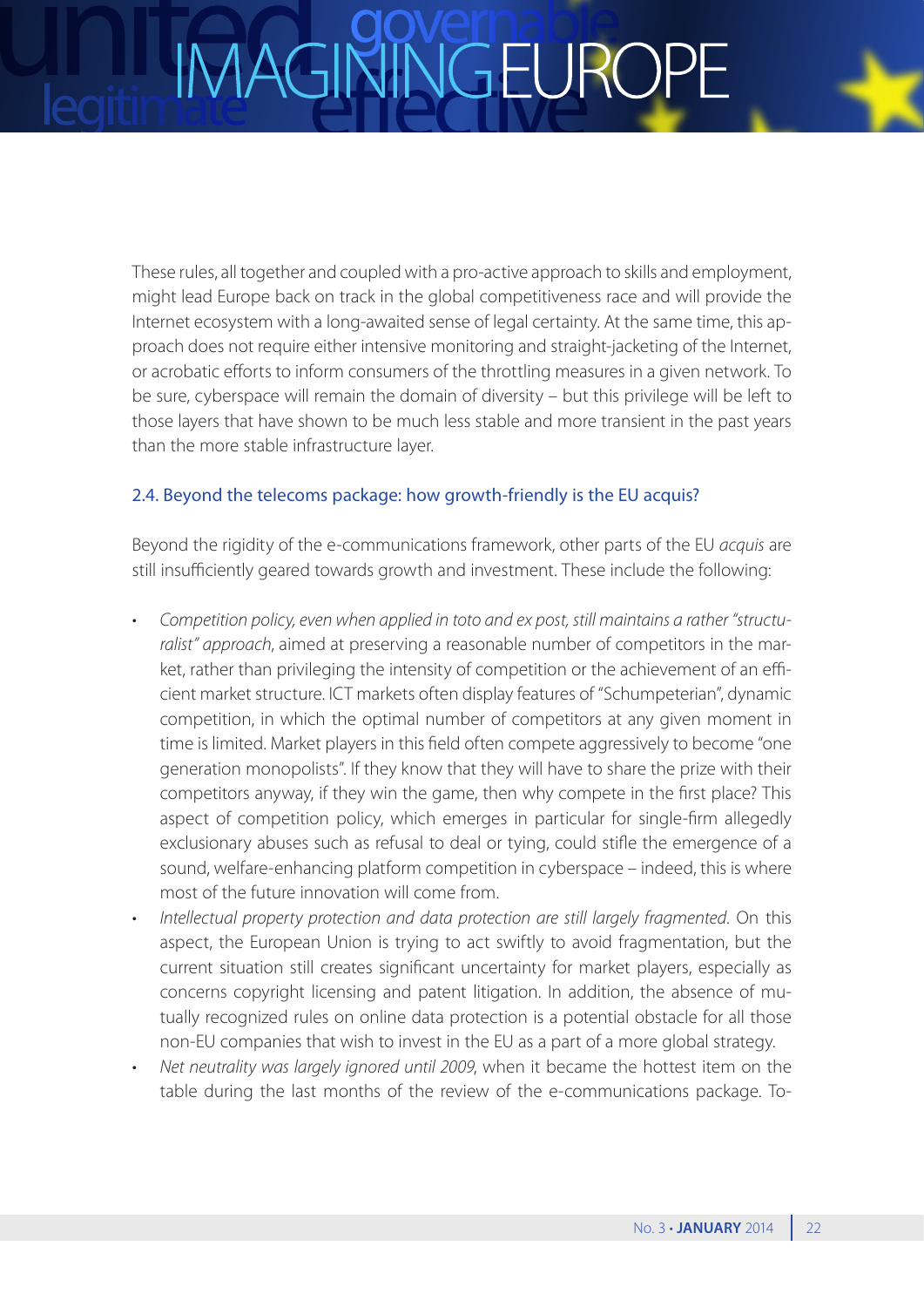day, Member States still have very different stances on how to balance the need for services with a neutral internet. Even the European Commission and the European parliament have diverging views. This is regrettable, also because the European Commission seems to have developed a very balanced view of the problem in the past few years: a view that allows the creation of managed, guaranteed QoS services, but at the same time requires that a robust 'best effort' internet be preserved, with its endto-end architecture constituting a guarantee of freedom and democracy.

- More generally, *Europe is still trapped in an innovation emergency*, which partly depends on the difficult governance of innovation policy at the EU level, the absence of adequate rules on university-industry technology transfer, an under-developed venture capital market and cultural factors that make European SMEs very reluctant to engage in high risk/high reward projects.
- Partly also due to the failure of the e-communications framework in promoting investment, *Europe cannot count on a world class broadband infrastructure today*. Instead, this, together with adequate legal rules, resilient electricity networks and education forms the core endowment of countries that attract investment today. Especially in the era of global value chains, large firms relocate most of the phases of the supply chains to save costs: Europe, in this respect, is becoming more of an "assembling" region than a producing one.<sup>28</sup>

There are now numerous signs of EU institutions' readiness to rethink some of the past policies that have proven not growth-friendly, also in response to the economic downturn and the relative ineffectiveness of austerity policies. For example, in the past year the European Commission has been working on a proposal to modernize state aid rules in a more growth-friendly way. Likewise, a Communication on industrial policy was released by the European Commission in October last year, with a key focus on supporting the competitiveness of select EU industrial sectors. Accordingly, it came as no surprise that the Digital Agenda, perhaps the most promising area of the Europe 2020 strategy in terms of potential contribution to GDP, has also been increasingly focusing on the identification of reforms, or in some cases radical rethinks of existing policies that might bring Europe in line with both a growth trend and sound economics.

<sup>28</sup> See Andrea Renda, "Globalization, the New Geography of Power, and EU's Policy Response", cit.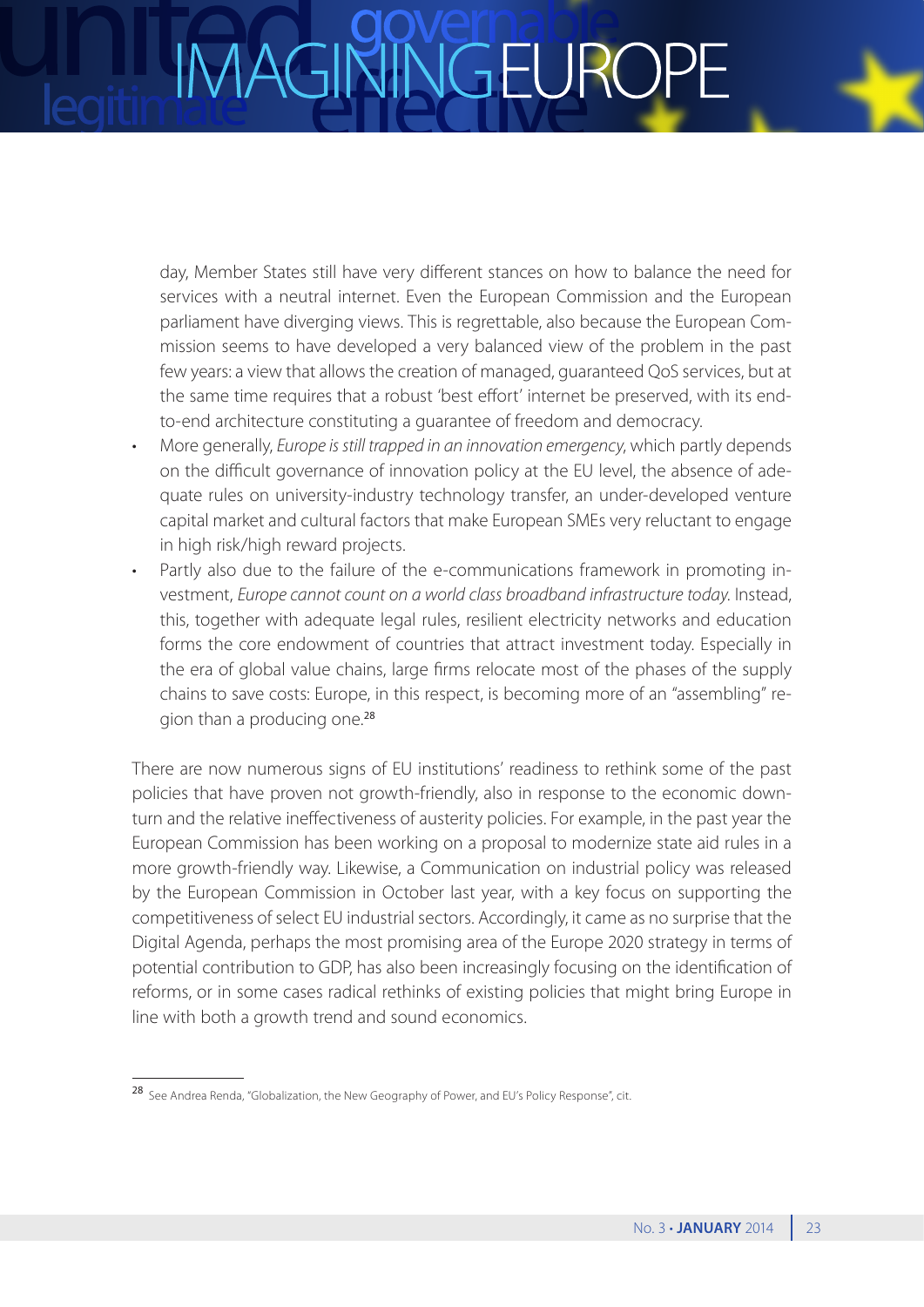### 3. Scenarios for future action

The last section explored the fundamentals of the emerging debate on rethinking ICT policy in Europe. That debate is still very confused, however, and lacks a holistic approach to attracting investment to the ICT ecosystem. This section outlines an agenda with an incremental approach for making Europe a place to invest in ICT. Accordingly, Section 2.1 below discusses some "quick fixes" to the telecoms package, whereas Section 2.2 considers more ambitious reforms that would lead to harnessing the ICT ecosystems' potential to bring Europe back on the road to recovery and leadership at the global level.

### 3.1. Quick fixes: reforming the telecoms package

Knowing the rigidities of the EU policymaking process, it is not easy to imagine a way out of the current *impasse* that completely departs from the current regulatory framework. It is, in other words, more practical and realistic to think of some kind of evolution of the current framework, rather than (only) a revolution. At a minimum, there is a need for simplification and fuller application of smart regulation principles in the e-communications framework. This would include the following measures:

Introducing a general obligation of ex ante impact assessment of regulatory decisions. One of the reasons why this should happen is that certain shortcuts in the regulatory framework (such as the limited use of the three criteria test) were more justified when the regulatory framework was in its infancy, and NRAs had to experiment with new tools such as market definition and SMP. Today, this is no longer the case, and transparency and accountability in public regulation should be restored fully. This requires, *i.e.* that NRAs also justify the proportionality of the remedies they propose, assess them on an incremental basis (from the least intrusive to the most heavy-handed) and provide a reasoned justification for the adoption of their preferred remedy, possibly on the basis of a cost-benefit analysis. This simply means that NRAs should be bound to a transparent analysis of the likely effects of their decisions to regulate a given relevant market: if they cannot convincingly prove that *ex ante* regulation would be preferable to the application of *ex post* competition law, then they should not be allowed to regulate. The decision on how "convincing" the analysis is should be left up to the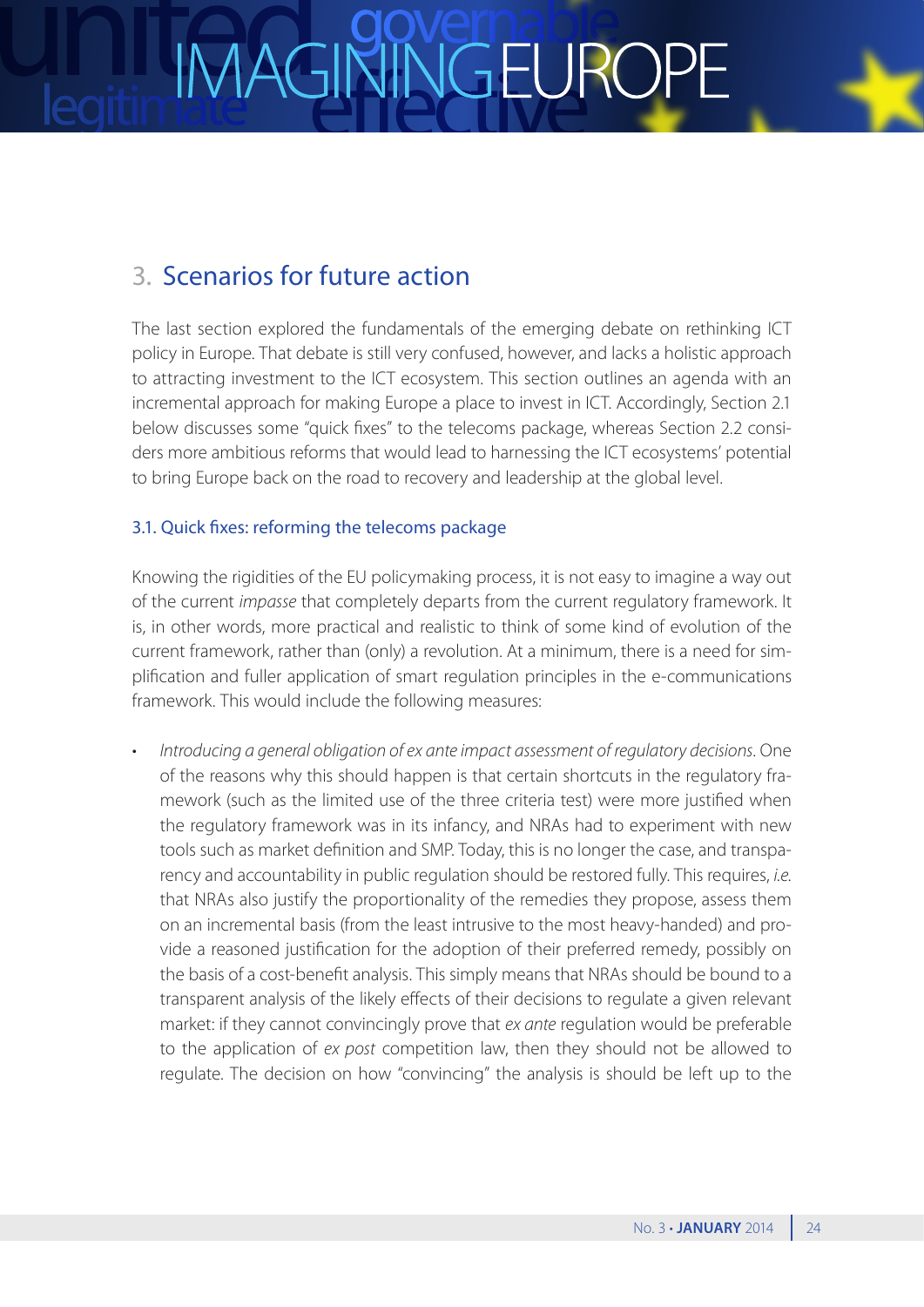## JGEURC

European Commission under the "Art. 7 procedure", which gives the Commission a veto power on market analysis and the findings of SMP. In other words, the European Commission should behave *vis à vis* NRAs like the Impact Assessment Board does with the Commission DGs (or better, like the OIRA does with federal agencies in the United States): as an adversarial gatekeeper in charge of ensuring that the sector is regulated ex ante only when needed, and in a way that is proportionate to the ultimate goal of promoting consumer welfare. This requires little or no change in the architecture of the framework, but a major shift in the way the European Commission advises and controls NRAs in the implementation of the framework (see below, next bullet point).

Further simplify the list of relevant markets, and replace it with reasoned quidance to NRAs on how to approach competition analysis in the ICT ecosystem, looking at all layers including infrastructure, as well as logical, application and content layers. This does not mean that NRAs will not be able to regulate anymore, but simply that the market analysis performed by NRAs should start from available consumer choices in the geographic market considered, where choices are related to the bundles of products offered to consumers and related price levels. The first observation should thus be related to the retail markets, and in particular to whether retail competition between fixed, wireless, cable and other types of bundled offers is such that no player can effectively behave independently of competitors. At the same time, NRAs should be asked to evaluate whether market power at higher layers (in particular, the application layer) is such that even large infrastructure-based players cannot effectively behave independently of their app providers.<sup>29</sup> Finally, only when the market analysis suggests that the market is not sufficiently competitive in terms of effective consumer choice, and that such level of competition will not increase over time due to the competitive dynamics of the market, might NRAs proceed to a cost-benefit analysis of a range of remedies, starting with the least intrusive and then choosing the remedy that features the best cost/benefit ratio, or extent of net benefits. Remedies should also be limited in time, and coupled with review clauses, so that their effectiveness can be monitored and reviewed over time.

<sup>29</sup> See for a more detailed explanation, Andrea Renda, *Neutrality and Diversity in the Internet Ecosystem*, cit.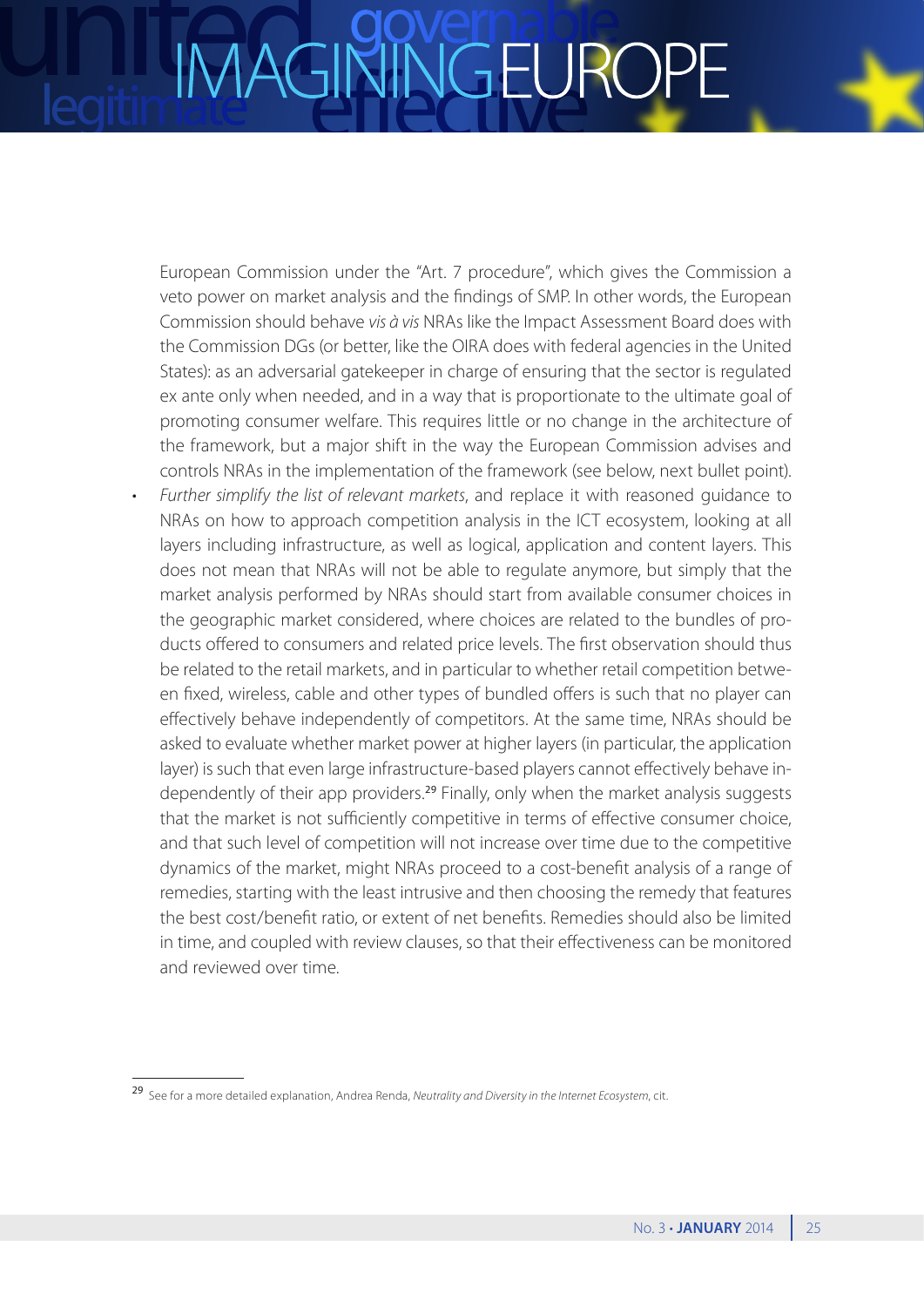## VGEUROI

### 3.2. More ambitious actions

The reforms outlined above – both relative to the e-communications framework and the Single Market dimension – are both too controversial (especially the rule on emerging markets and the centralization of spectrum) and too limited in scope to bring Europe back on track. Internal conflicts within the European Commission (in particular, between the three DGs: CONNECT, COMP and MARKT) are likely to hamper even these reforms. However, the EU would need to go beyond them and approach more aggressively the issue of creating a single market in which competition at the application and content layers can flourish. Such a more pro-active approach might entail the following reforms:

### Fixed broadband:

- Speed up the deployment of super high-speed networks through public funding, with the help of public-private partnerships and public-public projects between the European Investment Bank and national, regional or municipal governments. This would mark a substantial change with respect to what happened recently during approval of the EU budget, when the initial budget allocation to the Connecting Europe Facility was significantly narrowed down.
- Trigger consolidation by promoting mandatory network sharing arrangements among fa*cilities-based operators, based on reciprocity, in areas where no facilities-based competition can be envisaged*. This would mean that facilities-based European operators would be able to strike agreements to offer each other access to their networks at non-discriminatory conditions in their respective countries of origin. However, the long-term impact of this proposal would need to be carefully addressed, especially as concerns the likelihood that prices are kept artificially high due to the multi-market contacts that the pan-European competitors would be able to count on, which might trigger non-aggression deals at local level. Also, this would mean that all operators that do not own sufficient facilities would either remain pure local resellers, be acquired by larger players, or simply disappear from the market. As a result, mandatory network sharing agreements should be limited to those (normally remote) areas in which no room for more than one fixed network can be envisaged.
- Promote the creation and development of multi-utility pan-European companies. These would be able to offer services in the future competitive race in which electricity com-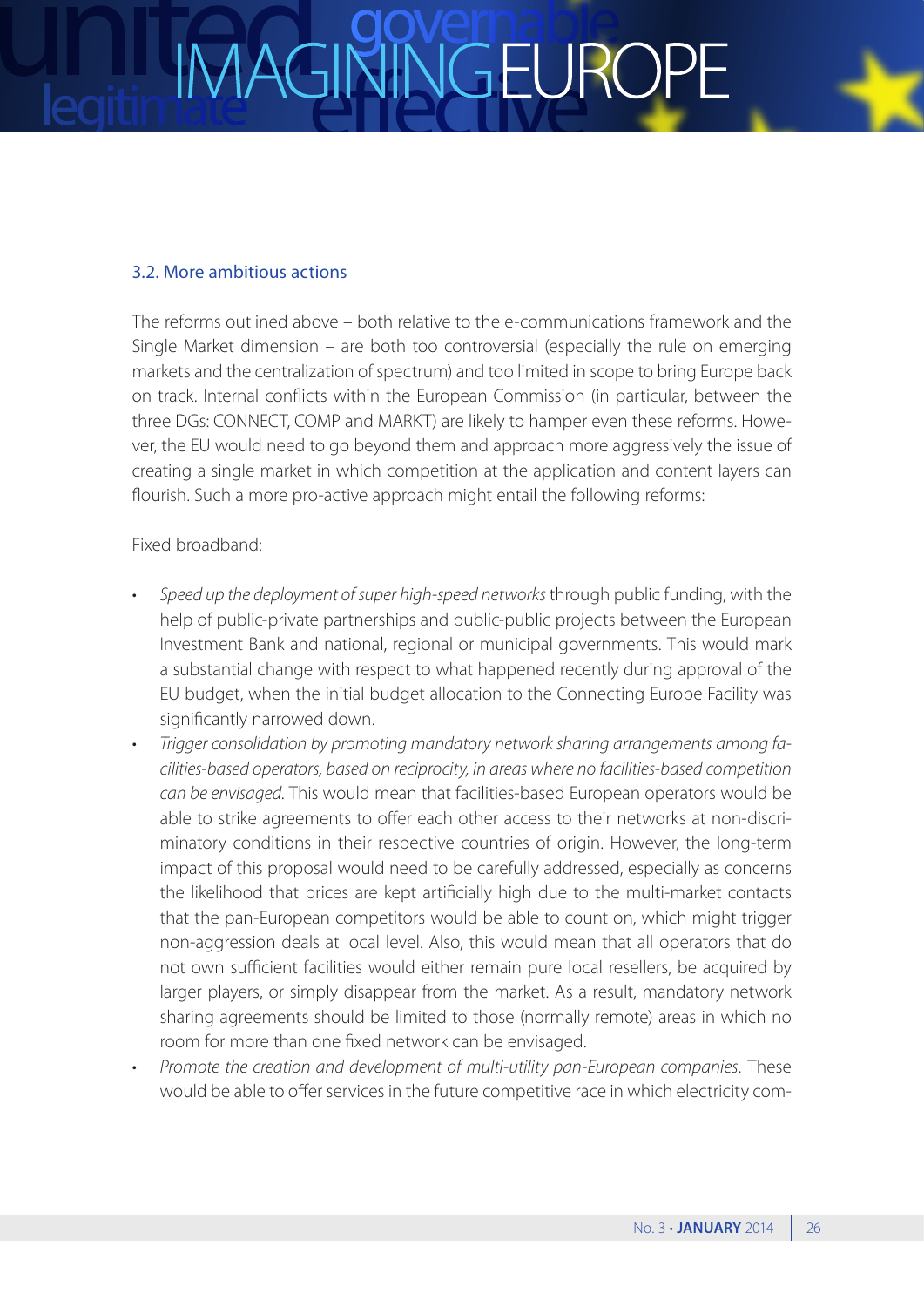### VGEUROI

panies, IT companies, media companies and "app giants" are expected to start selling bundles of "home services" that include energy consumption packages, broadband connectivity packages and value added services that run on top of the infrastructure. Without consolidation at the infrastructure layer, this field is likely to be dominated by non-EU IT giants in the not-so-distant future.

### Wireless broadband:

- Centralize the management of spectrum through a pan-European agency. The illusion of the end of ex ante regulation – which led many commentators to reject the proposal to create a pan-European regulatory authority in 2001 and then again in 2007-09 – is clearly a mirage today, as it has become clear that the evolution of broadband markets will require increasingly "smart" regulation, not no regulation. That said, a pan-European agency for spectrum would be able to manage the upcoming spectrum auctions more effectively, securing coordination and harmonization of the auction rules, less dependence on local political powers, and possibly the design and launching of pan-European spectrum auctions (see below, next point).
- A big bang auction for 4G-5G spectrum. The opening up of the 800MHz band, still to be achieved in at least 10 countries despite the expiry of the 1 January 2013 deadline, is a necessary but not sufficient condition for the roll-out of effective wireless broadband. The European Commission, or a future EU spectrum agency, should work in the direction of designing and launching a pan-European spectrum auction in the 700MHz band. The auction should be announced with ample notice and designed in a way that will lead to the availability of at least two wireless broadband operators for every portion of territory of the EU28. This would be a "big bang" approach to trigger industry consolidation where the sector needs it most – in mobile broadband. Consolidation of players would also mean better possibilities for EU operators to negotiate their conditions with global application layer giants such as Google and Apple when offering their platforms to the end users. And again, national competition authorities and DG COMP should remain vigilant that such consolidation creates a suitable market structure without leading to either re-monopolization of markets, or simply a pan-European cartel.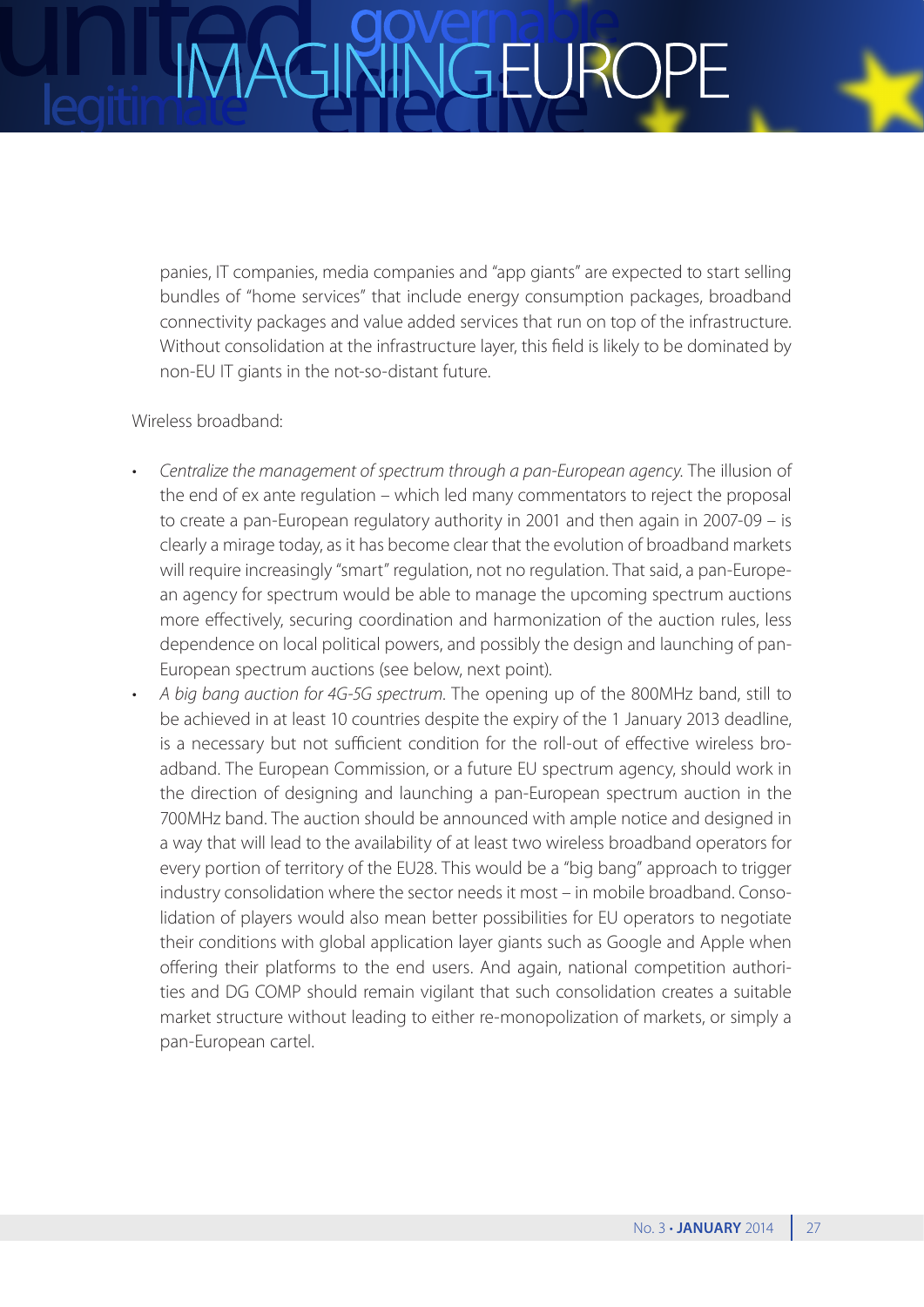### NGEUROI **IMAGI**



### 4. Towards a more united and effective Europe: is digital infrastructure the next "EU grand project"?

The previous sections have explored several angles of the "infrastructure emergency" that Europe is currently experiencing, with specific respect to the digital infrastructure. In the future, a number of scenarios can be envisaged, which correspond to different degrees of centralization and different levels of effectiveness, with regard to Europe's potential to get back on a growth path. Below, four different scenarios are distinguished:

1) a "baseline scenario" with small adjustments to the regulatory framework;

2) a "harmonization scenario" in which competences for e-communications and internet policy are increasingly centralized, but the overall approach to regulation remains unaltered;

3) a "harmonization plus scenario", in which harmonization is coupled with industry consolidation at the infrastructure layer of the Internet (both fixed and mobile); and

4) a "convergence scenario" in which the regulatory framework for utilities and telecom companies is merged into a single, infrastructure "grand project" for Europe, which becomes the beginning of a completely new approach to regulation.

The baseline scenario entails that the competences remain allocated as they currently are between the European Commission and NRAs: the former sets the rules and scrutinizes market analyses provided by NRAs; the latter remain in charge of market analysis and the selection of remedies. NRAs also monitor quality of service on the Internet and impose minimum QoS whenever certain services are degraded or too slow for the end users to fully enjoy them. Spectrum policy remains essentially a national prerogative, with the only exception being the (loose) coordination required in certain bands by the RSPP and the Connected Continent package, such as the 700Mhz and 800Mhz. But here Member States still decide on the modes of allocation (beauty contest, auction), the timing and the design of the relevant rules. Investment in broadband is stimulated by the "less digging" draft regulation presented in March 2013 by the Commission. Net neutrality would be based on the current compromise proposed by the Commission between the open Internet and specialized services.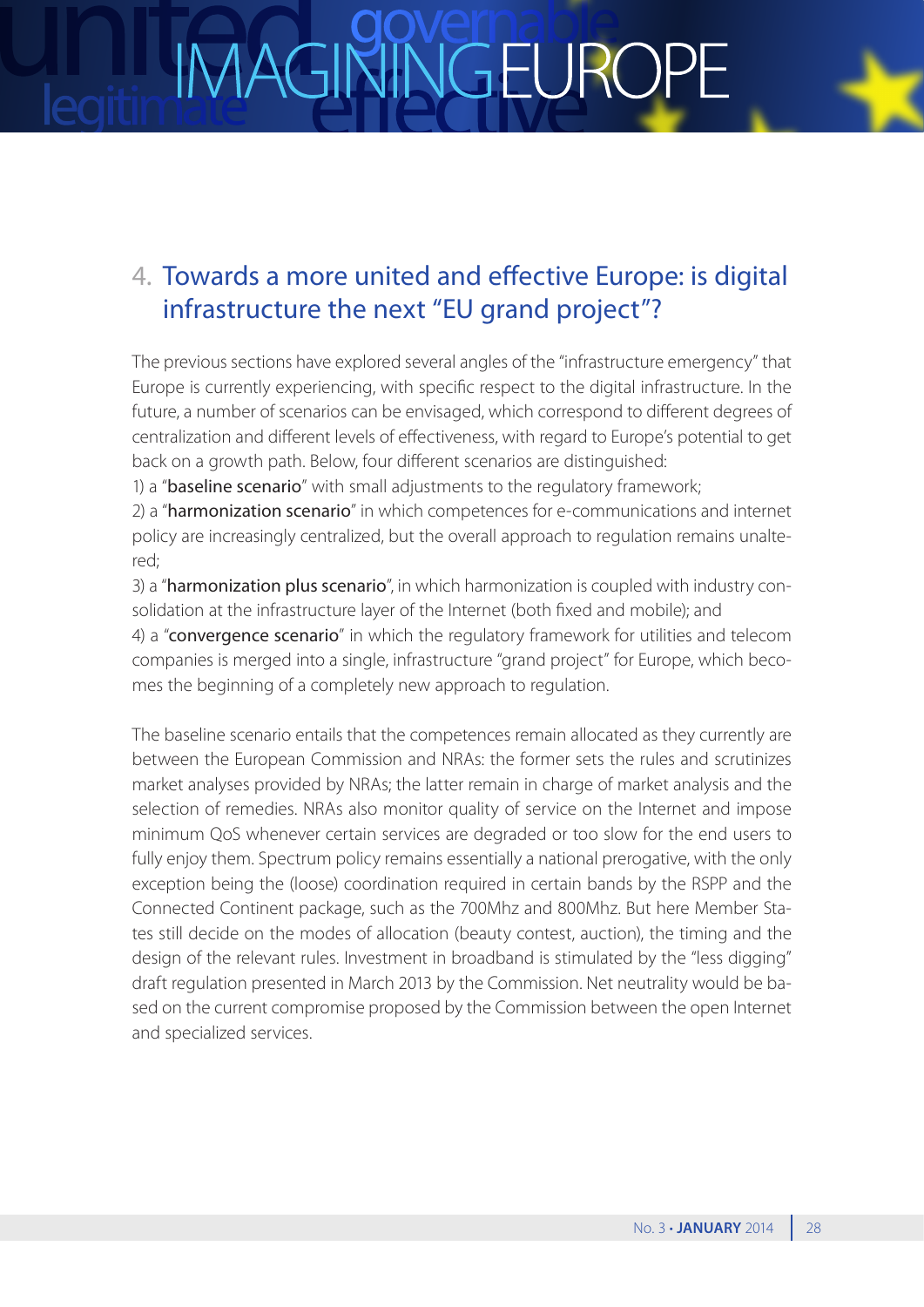### VGEUROI IMAGI

Under this scenario, incentives to deploy high-speed broadband are likely to remain very weak in Europe. Network operators would still face the double dilemma they face today: why invest if new networks will have to be shared with new entrants at (rather low) regulated prices? And why set up high-speed broadband to then see their end users switch over to top players such as Skype, Whatsapp or others? Uncertainty over specialized services would make things worse, with welfare-enhancing agreements between content providers and ISPs being jeopardized by the uncertainty of the regulatory approach that would be adopted by NRAs under the guidance and coordination of BEREC.

Compared to the baseline, the harmonization scenario seems to provide both benefits and costs: most notably, this scenario requires centralization of power over remedies chosen by NRAs and potentially the creation of the long-debated pan-European regulator for e-communications. This, in turn, would mean creating a new, permanent body in charge of an activity that was originally conceived as transient in 2002, when the telecom package was finally adopted. Importantly, this scenario would not be sufficient to trigger the industry consolidation that many commentators now consider essential if Europe wants to move in the direction of a prosperous Single Market. The "harmonization plus" scenario could lead to greater benefits in this respect, especially if pan-European allocation of spectrum is envisaged – the auction instrument could be useful as a "big bang" to trigger consolidation in the short term, moving from several hundreds to a much lower number of players in the EU wireless sector and attracting investment also from large non-EU companies.

As explained in this paper, without a significant change of direction, the EU will not be able to compete at the global level in the future, given the importance of ICT and the increased prominence of the Internet ecosystem as an engine of economic growth, social sustainability and environmental benefits. The "convergence scenario" – certainly the most ambitious of the ones presented here – might become the right move forward for the EU institutions: this requires that access policy be abandoned at the sectoral level (electricity, gas, telecoms) – at least in rural and remote areas – and wholesale access offered to players that wish to create a multi-utility converged model. Access to the converged infrastructure should then become possible for all application layer operators that wish to develop value-added services on the converged infrastructure – these will include, besides the current applications for Internet and mobile platforms, also home automation and M2M services.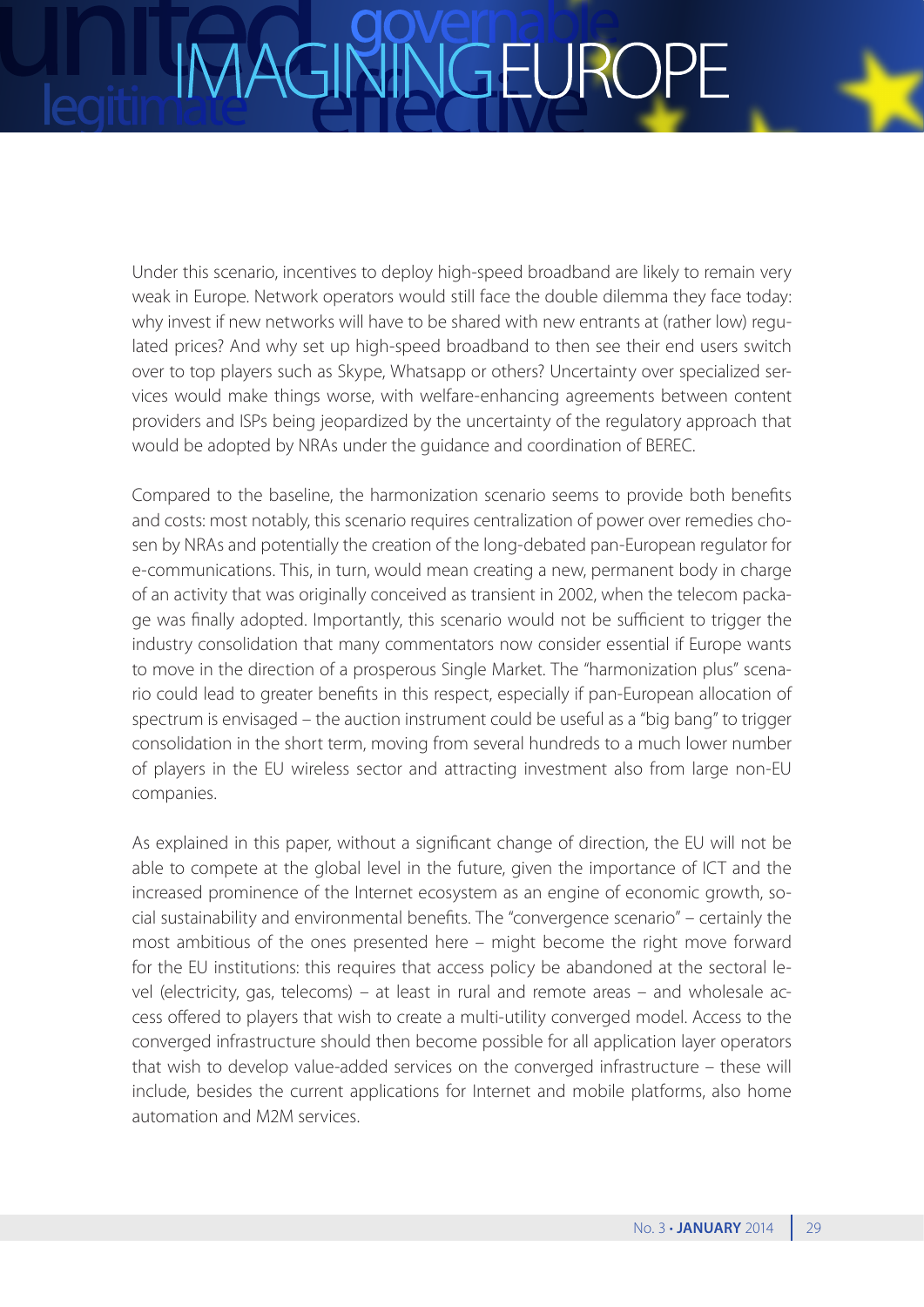## NGEUROF

It must be recalled that any rule that is discussed in Brussels today will enter into force, reasonably, in 2017-18. Infrastructures might have converged a lot more by then, unless incumbent operators in the electricity and telecoms markets succeed in crystallizing their market position (enviable, in particular, for utilities such as DSOs in electricity) to avoid changing their business models and potentially facing new competitive constraints. The current debate on smart grids in Brussels shows worrying signs of stalemate, due precisely to the regulatory uncertainty associated with the future of converged infrastructure.

### References

Bart van Ark, Mary O'Mahony and Marcel P. Timmner, "The Productivity Gap between Europe and the United States: Trends and Causes", in *The Journal of Economic Perspectives*, Vol. 22, No. 1 (Winter 2008), p. 25-44,<http://dx.doi.org/10.1257/jep.22.1.25>

Luca Belli and Primavera De Filippi (eds.), *The Value of Network Neutrality for the Internet of Tomorrow*, Report of the Dynamic Coalition on Net Neutrality, November 2013, [http://](http://networkneutrality.info/sources.html) [networkneutrality.info/sources.html](http://networkneutrality.info/sources.html)

K.C. Claffy and David D. Clark, "Platform Models for Sustainable Internet Regulation", Paper presented at the *TPRC 41: The 41st Research Conference on Communication, Information and Internet Policy*, Arlington, 17-19 September 2013, <http://ssrn.com/abstract=2242600>

CTIA, *The U.S. Wireless Industry: Leading the World in Investment, Value, Innovation, and Competition*, November 2013, [http://www.ctia.org/docs/default-source/default-document](http://www.ctia.org/docs/default-source/default-document-library/statistics.pdf)[library/statistics.pdf](http://www.ctia.org/docs/default-source/default-document-library/statistics.pdf)

European Commission, *Facing the Challenge. The Lisbon strategy for growth and employment*, Report of the high level group chaired by Wim Kok, Luxembourg, Office for Official Publications of the European Communities, November 2004, [http://bookshop.europa.eu/en/](http://bookshop.europa.eu/en/facing-the-challenge-pbKA6204260/) [facing-the-challenge-pbKA6204260/](http://bookshop.europa.eu/en/facing-the-challenge-pbKA6204260/)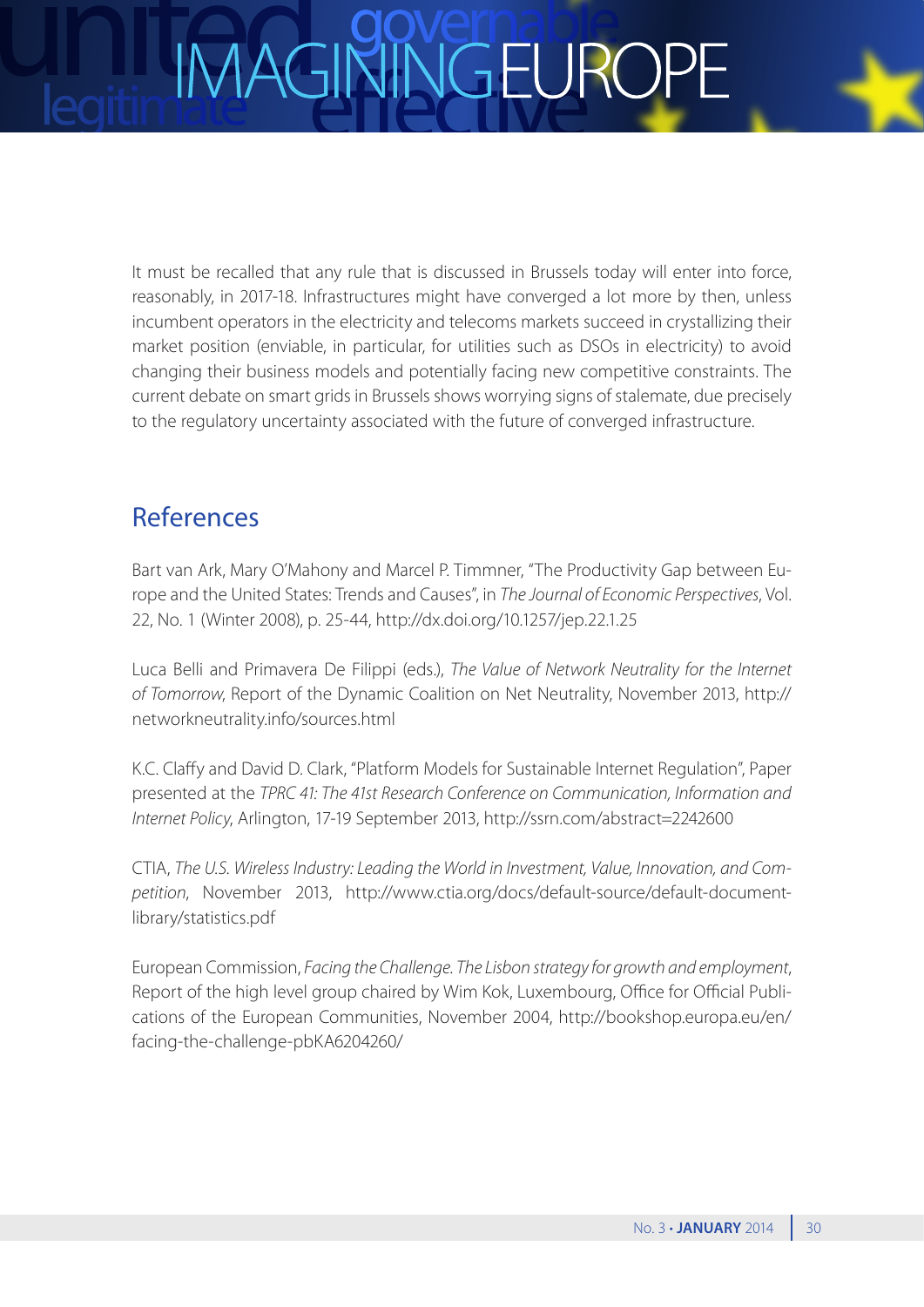## NGEUROI

European Commission, *Proposal for a Regulation of the European Parliament and of the Council laying down measures concerning the European single market for electronic communications and to achieve a Connected Continent* … (COM(2013) 627 final), Brussels, 11 September 2013, http://eur-lex.europa.eu/LexUriServ/LexUriServ.do?uri=celex:52013pc0627:en:not

European Parliament, ITRE committee, *Draft Report on the proposal for a regulation of the European Parliament and of the Council laying down measures concerning the European single market for electronic communications and to achieve a Connected Continent* …, 14 November 2013, [http://www.europarl.europa.eu/sides/getDoc.do?type=COMPARL&mode=XML](http://www.europarl.europa.eu/sides/getDoc.do?type=COMPARL&mode=XML&language=EN&reference=PE522.762) [&language=EN&reference=PE522.762](http://www.europarl.europa.eu/sides/getDoc.do?type=COMPARL&mode=XML&language=EN&reference=PE522.762)

James Grimmelmann, "Some Skepticism About Search Neutrality", in Berin Szoka and Adam Marcus (eds.), *The Next Digital Decade. Essays on the Future of the Internet*, Washington, TechFreedom, 2010, p. 435-459, http://ssrn.com/abstract=1742444

Bernard Haemmerli and Andrea Renda, "Protecting Critical Infrastructure in the EU", in *CEPS Task Force Reports*, December 2010, http://www.ceps.be/node/4061

Neelie Kroes, "Building a Connected Continent", in *Neelie Kroes' Blog*, 11 September 2013, [http://ec.europa.eu/commission\\_2010-2014/kroes/en/content/building-connected-conti](http://ec.europa.eu/commission_2010-2014/kroes/en/content/building-connected-continent)[nent](http://ec.europa.eu/commission_2010-2014/kroes/en/content/building-connected-continent)

Emmanuelle Maincent, Dimitri Lorenzani and Attila Eordogh, "Market Functioning in Network Industries - Electronic Communications, Energy and Transport", in *European Economy Occasional Papers*, No. 129 (February 2013), p. 26, http://dx.doi.org/10.2765/40736

Christopher T. Marsden, "Network Neutrality: A Research Guide", in Ian Brown (ed.), *Research Handbook on Governance of the Internet*, Cheltenham, Edward Elgar, 2013, p. 419-444. Previous version available at http://ssrn.com/abstract=1853648

OECD, WTO and UNCTAD, *Implications of Global Value Chains for Trade, Investment, Development and Jobs* (Report prepared for the 2013 G20 Summit in Saint Petersburg), 6 August 2013, http://www.oecd.org/sti/ind/G20-Global-Value-Chains-2013.pdf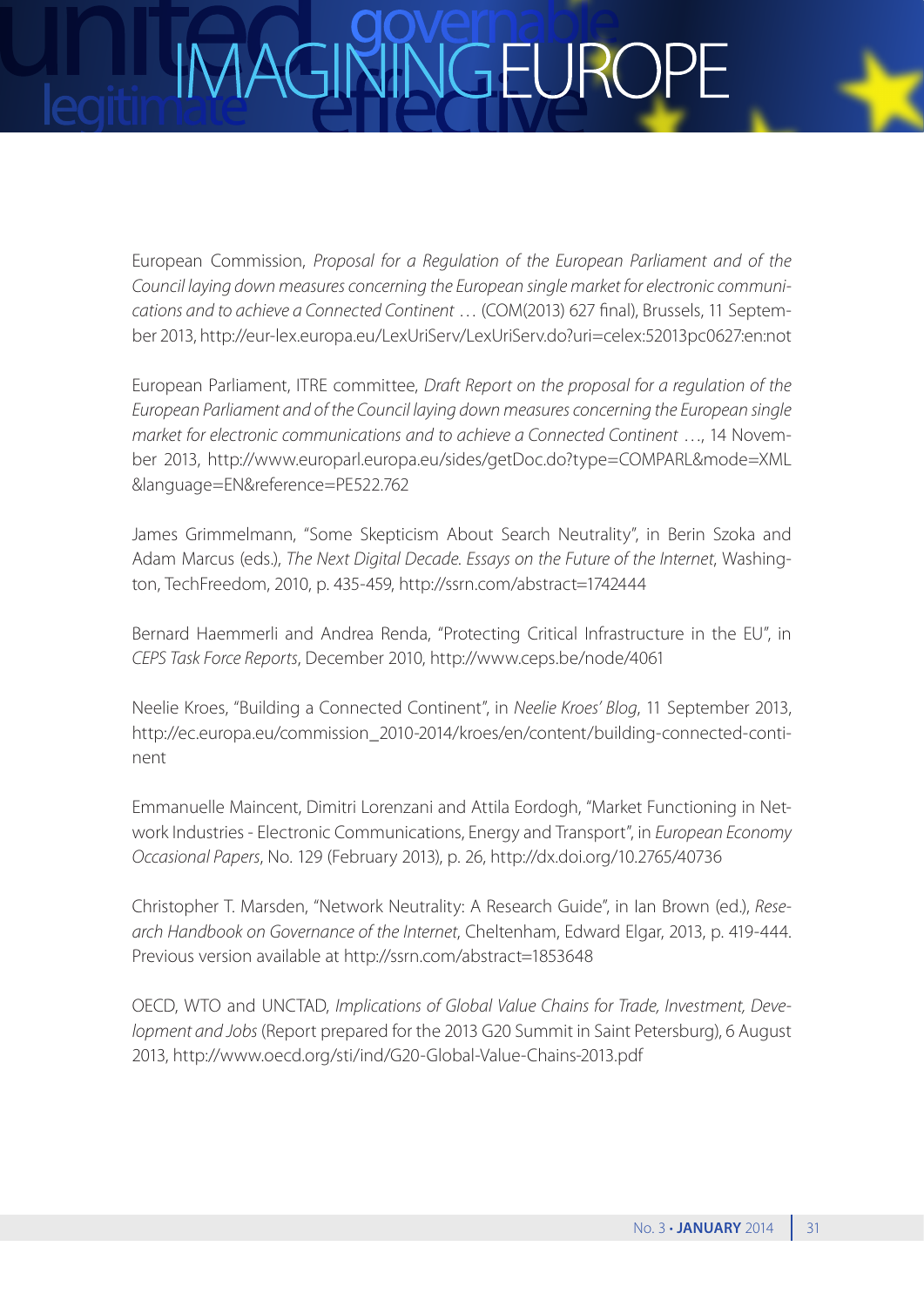Jacques Pelkmans and Andrea Renda, "Single eComms Market? No Such thing...", in *Communications & Strategies*, Vol. 82, (2nd Quarter 2011), p. 21-42. Previously publ. in CEPS Policy Briefs, No. 231 (January 2011), http://www.ceps.be/node/4143

Andrea Renda, "Competition, Neutrality and Diversity in the Cloud", in *Communications & Strategies*, No. 85 (1st Quarter 2012), p. 23-44, available at http://ssrn.com/abstract=2199373

Andrea Renda, "Competition-regulation Interface in Telecommunications. What's left of the Essential Facility Doctrine", in *Telecommunications Policy*, Vol. 34, Nos. 1-2 (February-March 2010), p. 23-35

Andrea Renda, "The Costs and Benefits of Transatlantic Convergence in Telecom Services", in Daniel S. Hamilton and Joseph P. Quinlan (eds.), *Sleeping Giant. Awakening the Transatlantic Services Economy*, Washington, Center for Transatlantic Relations, November 2007, p. 156-193

Andrea Renda, "Globalization, the New Geography of Power, and EU's Policy Response", in *Transworld Working Papers*, No. 10 (March 2013), http://www.transworld-fp7.eu/?p=1050

Andrea Renda, *Law and Economics in the RIA World. Improving the Use of Economic Analysis in Public Policy and Legislation*, Cambridge and Portland, Intersentia, 2011

Andrea Renda, "Neelie, and the Damage Done", in *New Europe*, 20 October 2013, [http://](http://www.neurope.eu/node/157707) [www.neurope.eu/node/157707](http://www.neurope.eu/node/157707)

Andrea Renda, "Net Neutrality and Mandatory Network-Sharing: How to disconnect the continent", in *CEPS Policy Briefs*, No. 309, 18 December 2013, http://www.ceps.be/node/8770

Andrea Renda, *Neutrality and Diversity in the Internet Ecosystem*, 19 August 2010, [http://ssrn.](http://ssrn.com/abstract=1680446) [com/abstract=1680446](http://ssrn.com/abstract=1680446)

Andrea Renda, "The review of the EU telecoms framework: a tale of the anti-commons", in Martin Cave et al., *Monitoring EU Telecoms Policy 2009* (1st NEREC report), September 2009, p. 9-18, http://www.nerec.es/?p=553